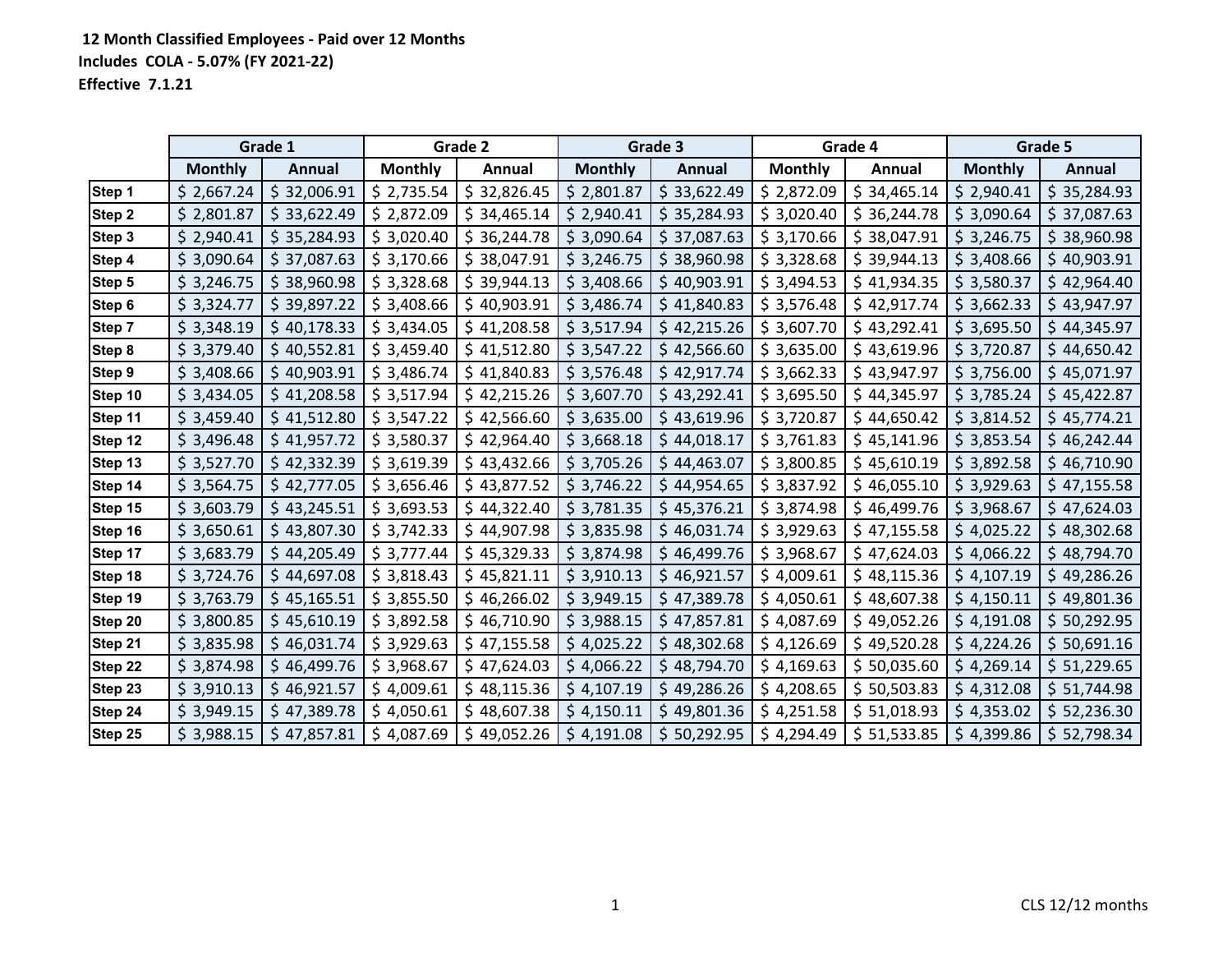|         |                | Grade 6      |                | Grade 7       |                | Grade 8      |                | Grade 9      |                | Grade 10     |
|---------|----------------|--------------|----------------|---------------|----------------|--------------|----------------|--------------|----------------|--------------|
|         | <b>Monthly</b> | Annual       | <b>Monthly</b> | <b>Annual</b> | <b>Monthly</b> | Annual       | <b>Monthly</b> | Annual       | <b>Monthly</b> | Annual       |
| Step 1  | \$3,018.43     | \$36,221.19  | \$3,090.64     | \$37,087.63   | \$3,170.66     | \$38,047.91  | \$3,246.75     | \$38,960.98  | \$3,328.68     | \$39,944.13  |
| Step 2  | \$3,170.66     | \$38,047.91  | \$3,246.75     | \$38,960.98   | \$3,328.68     | \$39,944.13  | \$3,408.66     | \$40,903.91  | \$3,494.53     | \$41,934.35  |
| Step 3  | \$3,328.68     | \$39,944.13  | \$3,408.66     | \$40,903.91   | \$3,494.53     | \$41,934.35  | \$3,580.37     | \$42,964.40  | \$3,668.18     | \$44,018.17  |
| Step 4  | \$3,494.53     | \$41,934.35  | \$3,580.37     | \$42,964.40   | \$3,668.18     | \$44,018.17  | \$3,757.92     | \$45,095.09  | \$3,851.59     | \$46,219.14  |
| Step 5  | \$3,666.24     | \$43,994.87  | \$3,757.92     | \$45,095.09   | \$3,851.59     | \$46,219.14  | \$3,947.21     | \$47,366.48  | \$4,044.76     | \$48,537.14  |
| Step 6  | \$3,756.00     | \$45,071.97  | \$3,845.72     | \$46,148.64   | \$3,943.30     | \$47,319.57  | \$4,040.83     | \$48,490.02  | \$4,138.39     | \$49,660.73  |
| Step 7  | \$3,787.20     | \$45,446.42  | \$3,878.91     | \$46,546.88   | \$3,976.46     | \$47,717.57  | \$4,074.02     | \$48,888.27  | \$4,173.52     | \$50,082.27  |
| Step 8  | \$3,814.52     | \$45,774.21  | \$3,910.13     | \$46,921.57   | \$4,007.69     | \$48,092.27  | \$4,105.23     | \$49,262.70  | \$4,204.75     | \$50,456.98  |
| Step 9  | \$3,845.72     | \$46,148.64  | \$3,943.30     | \$47,319.57   | \$4,040.83     | \$48,490.02  | \$4,138.39     | \$49,660.73  | \$4,241.82     | \$50,901.86  |
| Step 10 | \$3,878.91     | \$46,546.88  | \$3,976.46     | \$47,717.57   | \$4,074.02     | \$48,888.27  | \$4,173.52     | \$50,082.27  | \$4,275.00     | \$ 51,300.03 |
| Step 11 | \$3,910.13     | \$46,921.57  | \$4,007.69     | \$48,092.27   | \$4,105.23     | \$49,262.70  | \$4,204.75     | \$50,456.98  | \$4,312.08     | \$ 51,744.98 |
| Step 12 | \$3,949.15     | \$47,389.78  | \$4,046.69     | \$48,560.26   | \$4,148.15     | \$49,777.84  | \$4,245.73     | \$50,948.71  | \$4,354.98     | \$ 52,259.82 |
| Step 13 | \$3,988.15     | \$47,857.81  | \$4,087.69     | \$49,052.26   | \$4,191.08     | \$50,292.95  | \$4,290.60     | \$51,487.21  | \$4,397.91     | \$52,774.97  |
| Step 14 | \$4,029.15     | \$48,349.80  | \$4,128.65     | \$49,543.83   | \$4,230.12     | \$50,761.39  | \$4,333.53     | \$ 52,002.32 | \$4,442.80     | \$53,313.64  |
| Step 15 | \$4,068.15     | \$48,817.82  | \$4,169.63     | \$50,035.60   | \$4,273.02     | \$ 51,276.27 | \$4,378.40     | \$ 52,540.76 | \$4,483.75     | \$53,805.03  |
| Step 16 | \$4,126.69     | \$49,520.28  | \$4,224.26     | \$50,691.16   | \$4,333.53     | \$ 52,002.32 | \$4,438.90     | \$53,266.77  | \$4,546.20     | \$54,554.34  |
| Step 17 | \$4,169.63     | \$50,035.60  | \$4,269.14     | \$ 51,229.65  | \$4,376.45     | \$ 52,517.40 | \$4,483.75     | \$53,805.03  | \$4,596.94     | \$55,163.25  |
| Step 18 | \$4,208.65     | \$50,503.83  | \$4,312.08     | \$ 51,744.98  | \$4,421.34     | \$53,056.07  | \$4,528.64     | \$54,343.68  | \$4,643.77     | \$55,725.27  |
| Step 19 | \$4,251.58     | \$51,018.93  | \$4,353.02     | \$ 52,236.30  | \$4,464.27     | \$53,571.20  | \$4,573.51     | \$54,882.15  | \$4,682.79     | \$56,193.43  |
| Step 20 | \$4,294.49     | \$51,533.85  | \$4,399.86     | \$ 52,798.34  | \$4,507.19     | \$54,086.34  | \$4,616.44     | \$55,397.23  | \$4,735.46     | \$56,825.49  |
| Step 21 | \$4,333.53     | \$ 52,002.32 | \$4,438.90     | \$53,266.77   | \$4,546.20     | \$54,554.34  | \$4,659.36     | \$55,912.32  | \$4,778.40     | \$57,340.82  |
| Step 22 | \$4,376.45     | \$52,517.40  | \$4,483.75     | \$53,805.03   | \$4,596.94     | \$55,163.25  | \$4,712.04     | \$56,544.54  | \$4,823.27     | \$57,879.26  |
| Step 23 | \$4,421.34     | \$53,056.07  | \$4,528.64     | \$54,343.68   | \$4,643.77     | \$55,725.27  | \$4,753.03     | \$ 57,036.40 | \$4,873.98     | \$58,487.72  |
| Step 24 | \$4,464.27     | \$53,571.20  | \$4,573.51     | \$54,882.15   | \$4,682.79     | \$56,193.43  | \$4,799.87     | \$57,598.39  | \$4,924.72     | \$59,096.62  |
| Step 25 | \$4,507.19     | \$54,086.34  | \$4,616.44     | \$55,397.23   | \$4,735.46     | \$56,825.49  | \$4,852.53     | \$58,230.40  | \$4,969.59     | \$59,635.08  |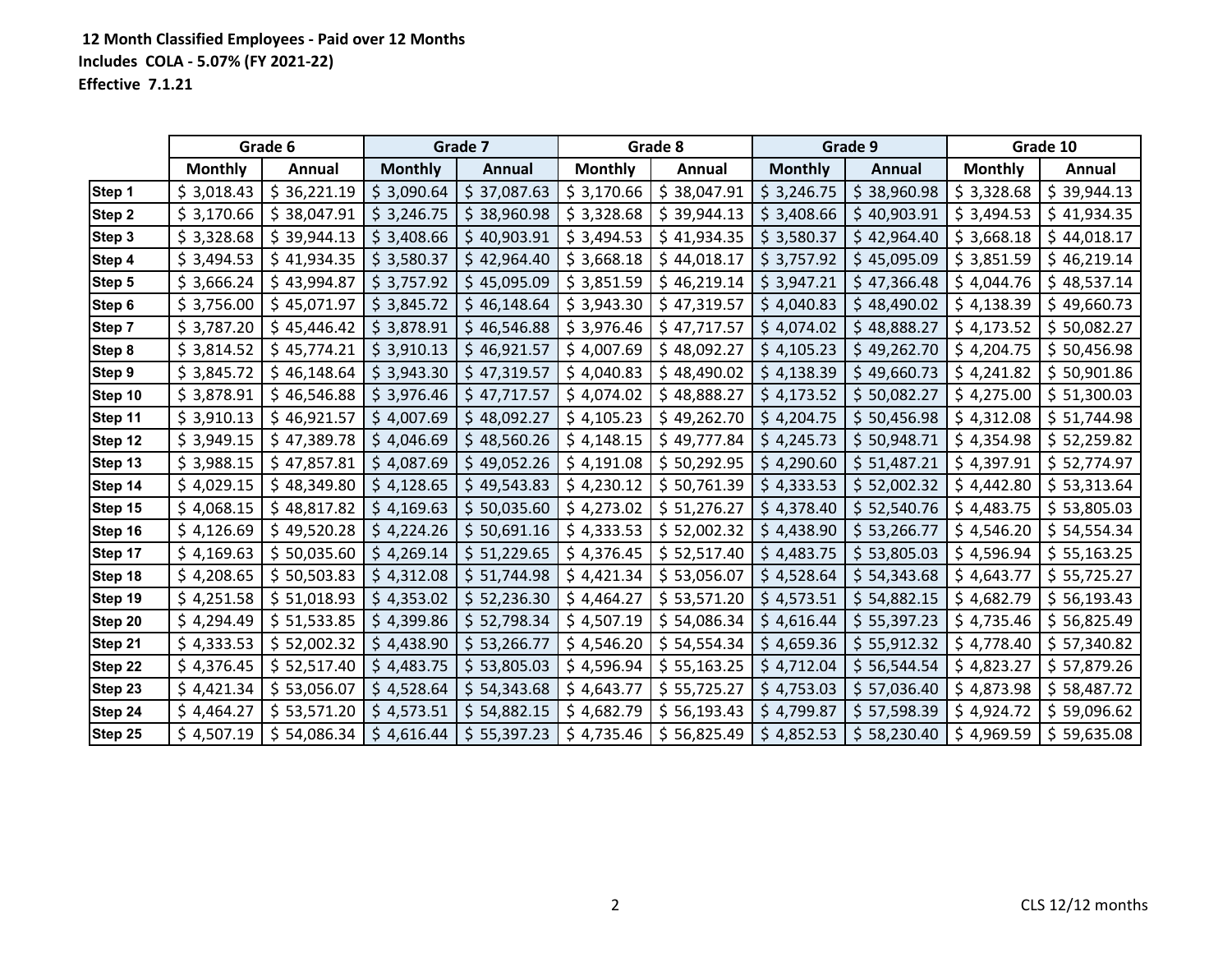|         |                | Grade 11      |                | Grade 12      |                | Grade 13      |                | Grade 14      |                | Grade 15      |
|---------|----------------|---------------|----------------|---------------|----------------|---------------|----------------|---------------|----------------|---------------|
|         | <b>Monthly</b> | <b>Annual</b> | <b>Monthly</b> | <b>Annual</b> | <b>Monthly</b> | <b>Annual</b> | <b>Monthly</b> | <b>Annual</b> | <b>Monthly</b> | <b>Annual</b> |
| Step 1  | \$3,408.66     | \$40,903.91   | \$3,494.53     | \$41,934.35   | \$3,580.37     | \$42,964.40   | \$3,668.18     | \$44,018.17   | \$3,757.92     | \$45,095.09   |
| Step 2  | \$3,580.37     | \$42,964.40   | \$3,668.18     | \$44,018.17   | \$3,757.92     | \$45,095.09   | \$3,851.59     | \$46,219.14   | \$3,947.21     | \$47,366.48   |
| Step 3  | \$3,757.92     | \$45,095.09   | \$3,851.59     | \$46,219.14   | \$3,947.21     | \$47,366.48   | \$4,044.76     | \$48,537.14   | \$4,144.26     | \$49,731.15   |
| Step 4  | \$3,947.21     | \$47,366.48   | \$4,044.76     | \$48,537.14   | \$4,144.26     | \$49,731.15   | \$4,247.67     | \$50,972.08   | \$4,351.10     | \$ 52,213.19  |
| Step 5  | \$4,144.26     | \$49,731.15   | \$4,247.67     | \$50,972.08   | \$4,351.10     | \$ 52,213.19  | \$4,460.34     | \$53,524.09   | \$4,567.66     | \$54,811.92   |
| Step 6  | \$4,241.82     | \$50,901.86   | \$4,345.23     | \$ 52,142.72  | \$4,454.49     | \$53,453.90   | \$4,563.75     | \$54,765.01   | \$4,674.98     | \$56,099.73   |
| Step 7  | \$4,275.00     | \$ 51,300.03  | \$4,384.25     | \$52,610.97   | \$4,491.56     | \$53,898.75   | \$4,602.79     | \$55,233.49   | \$4,717.90     | \$56,614.83   |
| Step 8  | \$4,312.08     | \$51,744.98   | \$4,415.47     | \$ 52,985.65  | \$4,526.69     | \$54,320.32   | \$4,635.97     | \$55,631.68   | \$4,751.07     | \$57,012.81   |
| Step 9  | \$4,345.23     | \$52,142.72   | \$4,454.49     | \$53,453.90   | \$4,563.75     | \$54,765.01   | \$4,674.98     | \$56,099.73   | \$4,795.96     | \$ 57,551.52  |
| Step 10 | \$4,384.25     | \$52,610.97   | \$4,491.56     | \$53,898.75   | \$4,602.79     | \$55,233.49   | \$4,717.90     | \$56,614.83   | \$4,829.15     | \$57,949.75   |
| Step 11 | \$4,415.47     | \$52,985.65   | \$4,526.69     | \$54,320.32   | \$4,635.97     | \$55,631.68   | \$4,751.07     | \$ 57,012.81  | \$4,870.09     | \$58,441.05   |
| Step 12 | \$4,462.30     | \$53,547.65   | \$4,573.51     | \$54,882.15   | \$4,682.79     | \$56,193.43   | \$4,801.81     | \$ 57,621.72  | \$4,916.92     | \$59,003.08   |
| Step 13 | \$4,507.19     | \$54,086.34   | \$4,616.44     | \$55,397.23   | \$4,731.57     | \$56,778.82   | \$4,852.53     | \$58,230.40   | \$4,965.70     | \$59,588.40   |
| Step 14 | \$4,548.16     | \$54,577.86   | \$4,663.25     | \$55,959.01   | \$4,780.34     | \$ 57,364.14  | \$4,895.46     | \$58,745.49   | \$5,016.42     | \$60,197.09   |
| Step 15 | \$4,594.97     | \$55,139.66   | \$4,713.99     | \$56,567.91   | \$4,823.27     | \$ 57,879.26  | \$4,946.20     | \$59,354.41   | \$5,067.15     | \$60,805.75   |
| Step 16 | \$4,659.36     | \$55,912.32   | \$4,778.40     | \$ 57,340.82  | \$4,891.57     | \$58,698.83   | \$5,014.48     | \$60,173.76   | \$5,139.37     | \$61,672.43   |
| Step 17 | \$4,712.04     | \$56,544.54   | \$4,823.27     | \$ 57,879.26  | \$4,940.33     | \$59,283.96   | \$5,065.20     | \$60,782.42   | \$5,190.09     | \$62,281.12   |
| Step 18 | \$4,753.03     | \$57,036.40   | \$4,873.98     | \$58,487.72   | \$4,993.02     | \$59,916.21   | \$5,117.91     | \$61,414.90   | \$5,238.85     | \$62,866.25   |
| Step 19 | \$4,799.87     | \$57,598.39   | \$4,924.72     | \$59,096.62   | \$5,041.80     | \$60,501.55   | \$5,168.63     | \$62,023.54   | \$5,295.46     | \$63,545.57   |
| Step 20 | \$4,852.53     | \$58,230.40   | \$4,969.59     | \$59,635.08   | \$5,088.63     | \$61,063.54   | \$5,217.39     | \$62,608.69   | \$5,346.17     | \$64,154.03   |
| Step 21 | \$4,891.57     | \$58,698.83   | \$5,014.48     | \$60,173.76   | \$5,139.37     | \$61,672.43   | \$5,268.13     | \$63,217.59   | \$5,396.91     | \$64,762.94   |
| Step 22 | \$4,940.33     | \$59,283.96   | \$5,065.20     | \$60,782.42   | \$5,190.09     | \$62,281.12   | \$5,320.82     | \$63,849.81   | \$5,447.63     | \$65,371.60   |
| Step 23 | \$4,993.02     | \$59,916.21   | \$5,117.91     | \$61,414.90   | \$5,238.85     | \$62,866.25   | \$5,371.54     | \$64,458.49   | \$5,504.23     | \$66,050.76   |
| Step 24 | \$5,041.80     | \$60,501.55   | \$5,168.63     | \$62,023.54   | \$5,295.46     | \$63,545.57   | \$5,426.17     | \$65,114.05   | \$5,558.86     | \$66,706.30   |
| Step 25 | \$5,088.63     | \$61,063.54   | \$5,217.39     | \$62,608.69   | \$5,346.17     | \$64,154.03   | \$5,480.80     | \$65,769.63   | \$5,617.41     | \$67,408.96   |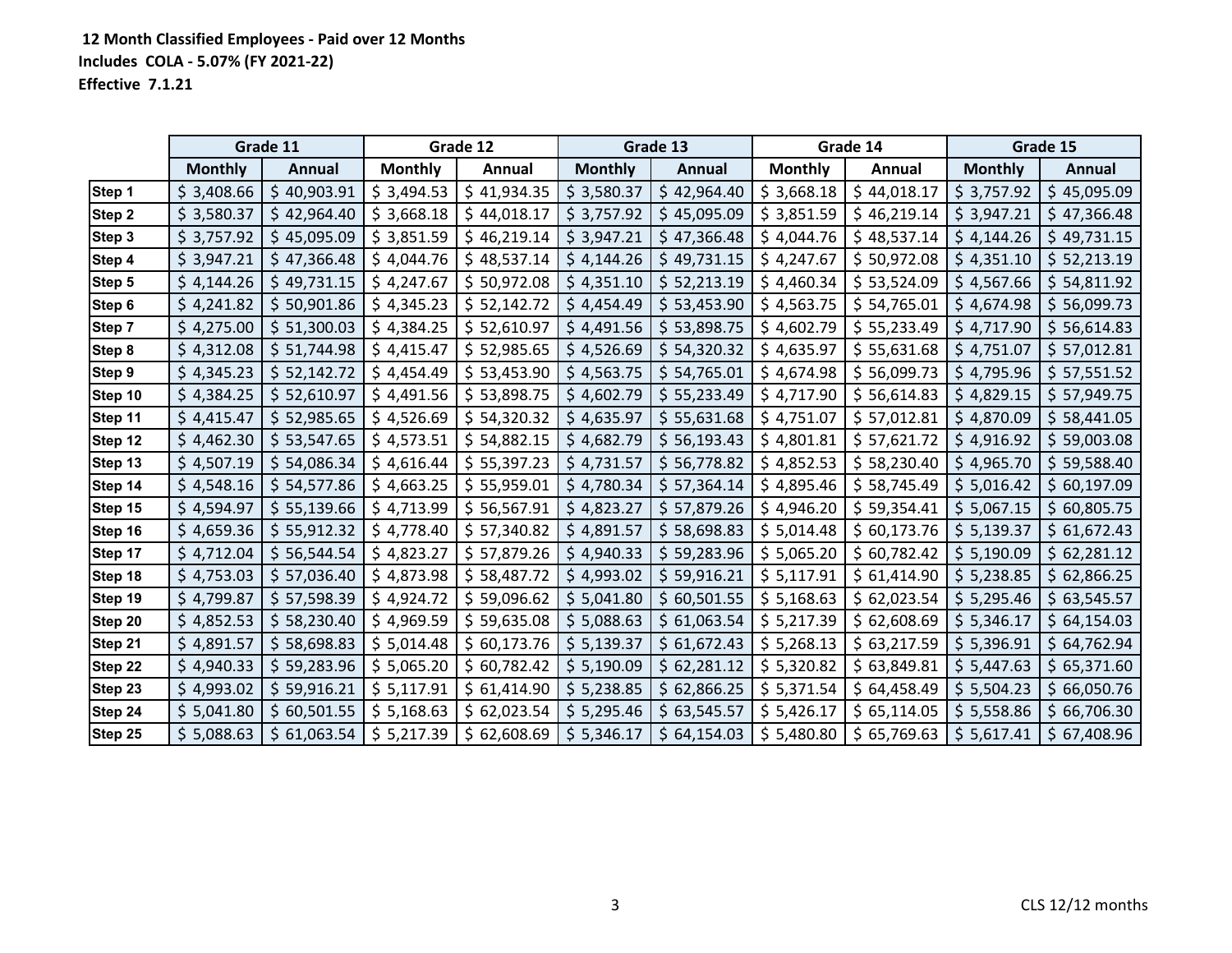|               |                | Grade 16      |                | Grade 17    |                | Grade 18    |                | Grade 19    |                | Grade 20    |
|---------------|----------------|---------------|----------------|-------------|----------------|-------------|----------------|-------------|----------------|-------------|
|               | <b>Monthly</b> | <b>Annual</b> | <b>Monthly</b> | Annual      | <b>Monthly</b> | Annual      | <b>Monthly</b> | Annual      | <b>Monthly</b> | Annual      |
| Step 1        | \$3,851.59     | \$46,219.14   | \$3,947.21     | \$47,366.48 | \$4,044.76     | \$48,537.14 | \$4,144.26     | \$49,731.15 | \$4,247.67     | \$50,972.08 |
| Step 2        | \$4,044.76     | \$48,537.14   | \$4,144.26     | \$49,731.15 | \$4,247.67     | \$50,972.08 | \$4,351.10     | \$52,213.19 | \$4,460.34     | \$53,524.09 |
| Step 3        | \$4,247.67     | \$50,972.08   | \$4,351.10     | \$52,213.19 | \$4,460.34     | \$53,524.09 | \$4,567.66     | \$54,811.92 | \$4,680.82     | \$56,169.90 |
| Step 4        | \$4,460.34     | \$53,524.09   | \$4,567.66     | \$54,811.92 | \$4,680.82     | \$56,169.90 | \$4,797.88     | \$57,574.58 | \$4,918.87     | \$59,026.41 |
| Step 5        | \$4,680.82     | \$56,169.90   | \$4,797.88     | \$57,574.58 | \$4,918.87     | \$59,026.41 | \$5,037.89     | \$60,454.63 | \$5,164.72     | \$61,976.65 |
| Step 6        | \$4,795.96     | \$57,551.52   | \$4,909.13     | \$58,909.53 | \$5,032.05     | \$60,384.61 | \$5,154.96     | \$61,859.54 | \$5,283.74     | \$63,404.93 |
| Step 7        | \$4,829.15     | \$57,949.75   | \$4,950.11     | \$59,401.29 | \$5,074.96     | \$60,899.53 | \$5,197.91     | \$62,374.90 | \$5,328.61     | \$63,943.35 |
| Step 8        | \$4,870.09     | \$58,441.05   | \$4,993.02     | \$59,916.21 | \$5,112.04     | \$61,344.44 | \$5,240.82     | \$62,889.79 | \$5,369.61     | \$64,435.34 |
| <b>Step 9</b> | \$4,909.13     | \$58,909.53   | \$5,032.05     | \$60,384.61 | \$5,154.96     | \$61,859.54 | \$5,283.74     | \$63,404.93 | \$5,412.52     | \$64,950.22 |
| Step 10       | \$4,950.11     | \$59,401.29   | \$5,074.96     | \$60,899.53 | \$5,197.91     | \$62,374.90 | \$5,328.61     | \$63,943.35 | \$5,459.34     | \$65,512.06 |
| Step 11       | \$4,993.02     | \$59,916.21   | \$5,112.04     | \$61,344.44 | \$5,240.82     | \$62,889.79 | \$5,369.61     | \$64,435.34 | \$5,502.26     | \$66,027.15 |
| Step 12       | \$5,037.89     | \$60,454.63   | \$5,162.76     | \$61,953.13 | \$5,295.46     | \$63,545.57 | \$5,424.24     | \$65,090.93 | \$5,558.86     | \$66,706.30 |
| Step 13       | \$5,090.57     | \$61,086.88   | \$5,215.44     | \$62,585.33 | \$5,344.21     | \$64,130.48 | \$5,476.91     | \$65,722.94 | \$5,615.43     | \$67,385.19 |
| Step 14       | \$5,143.26     | \$61,719.10   | \$5,268.13     | \$63,217.59 | \$5,398.84     | \$64,786.06 | \$5,531.54     | \$66,378.51 | \$5,670.08     | \$68,040.97 |
| Step 15       | \$5,193.98     | \$62,327.80   | \$5,320.82     | \$63,849.81 | \$5,451.52     | \$65,418.26 | \$5,586.16     | \$67,033.86 | \$5,726.66     | \$68,719.87 |
| Step 16       | \$5,268.13     | \$63,217.59   | \$5,396.91     | \$64,762.94 | \$5,529.60     | \$66,355.18 | \$5,662.27     | \$67,947.21 | \$5,808.60     | \$69,703.22 |
| Step 17       | \$5,320.82     | \$63,849.81   | \$5,447.63     | \$65,371.60 | \$5,586.16     | \$67,033.86 | \$5,722.77     | \$68,673.19 | \$5,865.20     | \$70,382.37 |
| Step 18       | \$5,371.54     | \$64,458.49   | \$5,504.23     | \$66,050.76 | \$5,640.80     | \$67,689.65 | \$5,775.43     | \$69,305.22 | \$5,921.77     | \$71,061.21 |
| Step 19       | \$5,426.17     | \$65,114.05   | \$5,558.86     | \$66,706.30 | \$5,699.32     | \$68,391.87 | \$5,835.94     | \$70,031.23 | \$5,980.31     | \$71,763.69 |
| Step 20       | \$5,480.80     | \$65,769.63   | \$5,617.41     | \$67,408.96 | \$5,755.93     | \$69,071.21 | \$5,896.40     | \$70,756.81 | \$6,044.68     | \$72,536.12 |
| Step 21       | \$5,529.60     | \$66,355.18   | \$5,662.27     | \$67,947.21 | \$5,808.60     | \$69,703.22 | \$5,949.10     | \$71,389.24 | \$6,095.40     | \$73,144.78 |
| Step 22       | \$5,586.16     | \$67,033.86   | \$5,722.77     | \$68,673.19 | \$5,865.20     | \$70,382.37 | \$6,007.64     | \$72,091.73 | \$6,161.76     | \$73,941.07 |
| Step 23       | \$5,640.80     | \$67,689.65   | \$5,775.43     | \$69,305.22 | \$5,921.77     | \$71,061.21 | \$6,068.10     | \$72,817.25 | \$6,218.35     | \$74,620.17 |
| Step 24       | \$5,699.32     | \$68,391.87   | \$5,835.94     | \$70,031.23 | \$5,980.31     | \$71,763.69 | \$6,124.68     | \$73,496.17 | \$6,282.72     | \$75,392.62 |
| Step 25       | \$5,755.93     | \$69,071.21   | \$5,896.40     | \$70,756.81 | \$6,044.68     | \$72,536.12 | \$6,189.09     | \$74,269.05 | \$6,343.22     | \$76,118.63 |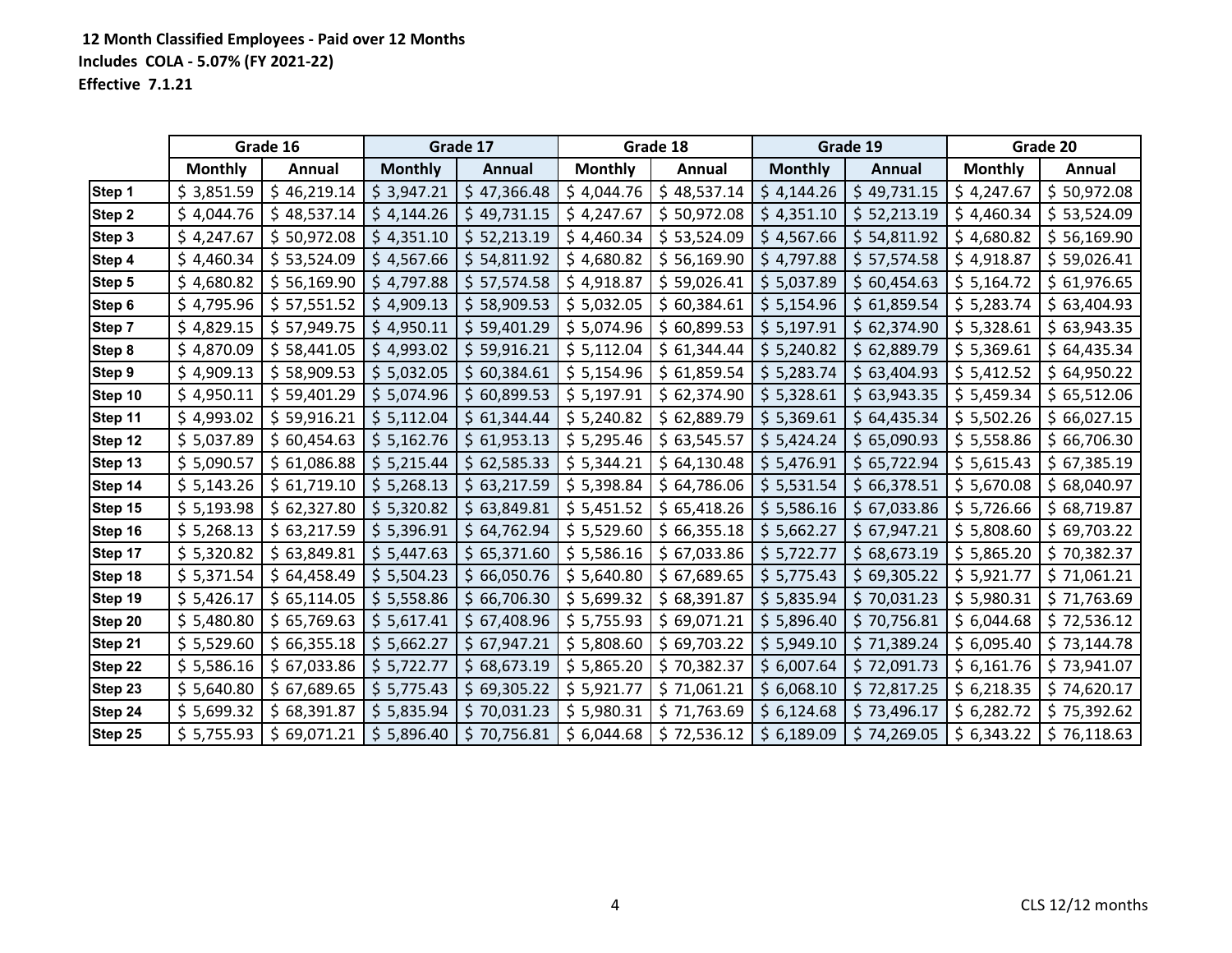|         |                | Grade 21      |                | Grade 22      |                | Grade 23      |                | Grade 24      |                | Grade 25      |
|---------|----------------|---------------|----------------|---------------|----------------|---------------|----------------|---------------|----------------|---------------|
|         | <b>Monthly</b> | <b>Annual</b> | <b>Monthly</b> | <b>Annual</b> | <b>Monthly</b> | <b>Annual</b> | <b>Monthly</b> | <b>Annual</b> | <b>Monthly</b> | <b>Annual</b> |
| Step 1  | \$4,351.10     | \$52,213.19   | \$4,460.34     | \$53,524.09   | \$4,567.66     | \$54,811.92   | \$4,680.82     | \$56,169.90   | \$4,797.88     | \$ 57,574.58  |
| Step 2  | \$4,567.66     | \$54,811.92   | \$4,680.82     | \$56,169.90   | \$4,797.88     | \$57,574.58   | \$4,918.87     | \$59,026.41   | \$5,037.89     | \$60,454.63   |
| Step 3  | \$4,797.88     | \$57,574.58   | \$4,918.87     | \$59,026.41   | \$5,037.89     | \$60,454.63   | \$5,164.72     | \$61,976.65   | \$5,291.54     | \$63,498.48   |
| Step 4  | \$5,037.89     | \$60,454.63   | \$5,164.72     | \$61,976.65   | \$5,291.54     | \$63,498.48   | \$5,424.24     | \$65,090.93   | \$5,553.01     | \$66,636.08   |
| Step 5  | \$5,291.54     | \$63,498.48   | \$5,424.24     | \$65,090.93   | \$5,553.01     | \$66,636.08   | \$5,693.49     | \$68,321.87   | \$5,832.01     | \$69,984.13   |
| Step 6  | \$5,412.52     | \$64,950.22   | \$5,549.08     | \$66,588.98   | \$5,685.69     | \$68,228.29   | \$5,826.16     | \$69,913.88   | \$5,968.59     | \$71,623.07   |
| Step 7  | \$5,459.34     | \$65,512.06   | \$5,593.97     | \$67,127.63   | \$5,730.56     | \$68,766.78   | \$5,876.88     | \$70,522.53   | \$6,017.38     | \$72,208.62   |
| Step 8  | \$5,502.26     | \$66,027.15   | \$5,634.95     | \$67,619.44   | \$5,777.40     | \$69,328.75   | \$5,917.86     | \$71,014.34   | \$6,064.20     | \$72,770.40   |
| Step 9  | \$5,549.08     | \$66,588.98   | \$5,685.69     | \$68,228.29   | \$5,826.16     | \$69,913.88   | \$5,968.59     | \$71,623.07   | \$6,116.88     | \$73,402.60   |
| Step 10 | \$5,593.97     | \$67,127.63   | \$5,730.56     | \$68,766.78   | \$5,876.88     | \$70,522.53   | \$6,017.38     | \$72,208.62   | \$6,169.57     | \$74,034.85   |
| Step 11 | \$5,634.95     | \$67,619.44   | \$5,777.40     | \$69,328.75   | \$5,917.86     | \$71,014.34   | \$6,064.20     | \$72,770.40   | \$6,214.44     | \$74,573.29   |
| Step 12 | \$5,695.43     | \$68,345.19   | \$5,835.94     | \$70,031.23   | \$5,976.40     | \$71,716.80   | \$6,126.64     | \$73,519.71   | \$6,278.83     | \$75,345.96   |
| Step 13 | \$5,750.06     | \$69,000.77   | \$5,894.45     | \$70,733.45   | \$6,036.88     | \$72,442.58   | \$6,187.11     | \$74,245.32   | \$6,341.28     | \$76,095.32   |
| Step 14 | \$5,808.60     | \$69,703.22   | \$5,954.96     | \$71,459.48   | \$6,099.33     | \$73,191.95   | \$6,251.52     | \$75,018.20   | \$6,405.67     | \$76,867.99   |
| Step 15 | \$5,867.14     | \$70,405.68   | \$6,015.42     | \$72,185.03   | \$6,161.76     | \$73,941.07   | \$6,312.00     | \$75,743.99   | \$6,466.15     | \$77,593.78   |
| Step 16 | \$5,949.10     | \$71,389.24   | \$6,095.40     | \$73,144.78   | \$6,243.72     | \$74,924.63   | \$6,399.82     | \$76,797.78   | \$6,557.85     | \$78,694.23   |
| Step 17 | \$6,007.64     | \$72,091.73   | \$6,161.76     | \$73,941.07   | \$6,310.05     | \$75,720.65   | \$6,466.15     | \$77,593.78   | \$6,624.19     | \$79,490.26   |
| Step 18 | \$6,068.10     | \$72,817.25   | \$6,218.35     | \$74,620.17   | \$6,372.48     | \$76,469.77   | \$6,528.59     | \$78,343.11   | \$6,688.58     | \$80,262.95   |
| Step 19 | \$6,124.68     | \$73,496.17   | \$6,282.72     | \$75,392.62   | \$6,434.91     | \$77,218.90   | \$6,596.87     | \$79,162.45   | \$6,756.86     | \$31,082.28   |
| Step 20 | \$6,189.09     | \$74,269.05   | \$6,343.22     | \$76,118.63   | \$6,497.35     | \$77,968.23   | \$6,661.26     | \$79,935.16   | \$6,825.13     | \$31,901.61   |
| Step 21 | \$6,243.72     | \$74,924.63   | \$6,399.82     | \$76,797.78   | \$6,557.85     | \$78,694.23   | \$6,721.76     | \$80,661.17   | \$6,885.66     | \$82,627.87   |
| Step 22 | \$6,310.05     | \$75,720.65   | \$6,466.15     | \$77,593.78   | \$6,624.19     | \$79,490.26   | \$6,790.04     | \$81,480.48   | \$6,953.93     | \$83,447.17   |
| Step 23 | \$6,372.48     | \$76,469.77   | \$6,528.59     | \$78,343.11   | \$6,688.58     | \$80,262.95   | \$6,854.41     | \$82,252.96   | \$7,026.12     | \$84,313.43   |
| Step 24 | \$6,434.91     | \$77,218.90   | \$6,596.87     | \$79,162.45   | \$6,756.86     | \$81,082.28   | \$6,926.62     | \$83,119.40   | \$7,094.42     | \$85,133.02   |
| Step 25 | \$6,497.35     | \$77,968.23   | \$6,661.26     | \$79,935.16   | \$6,825.13     | \$31,901.61   | \$6,992.95     | \$83,915.43   | \$7,166.62     | \$85,999.44   |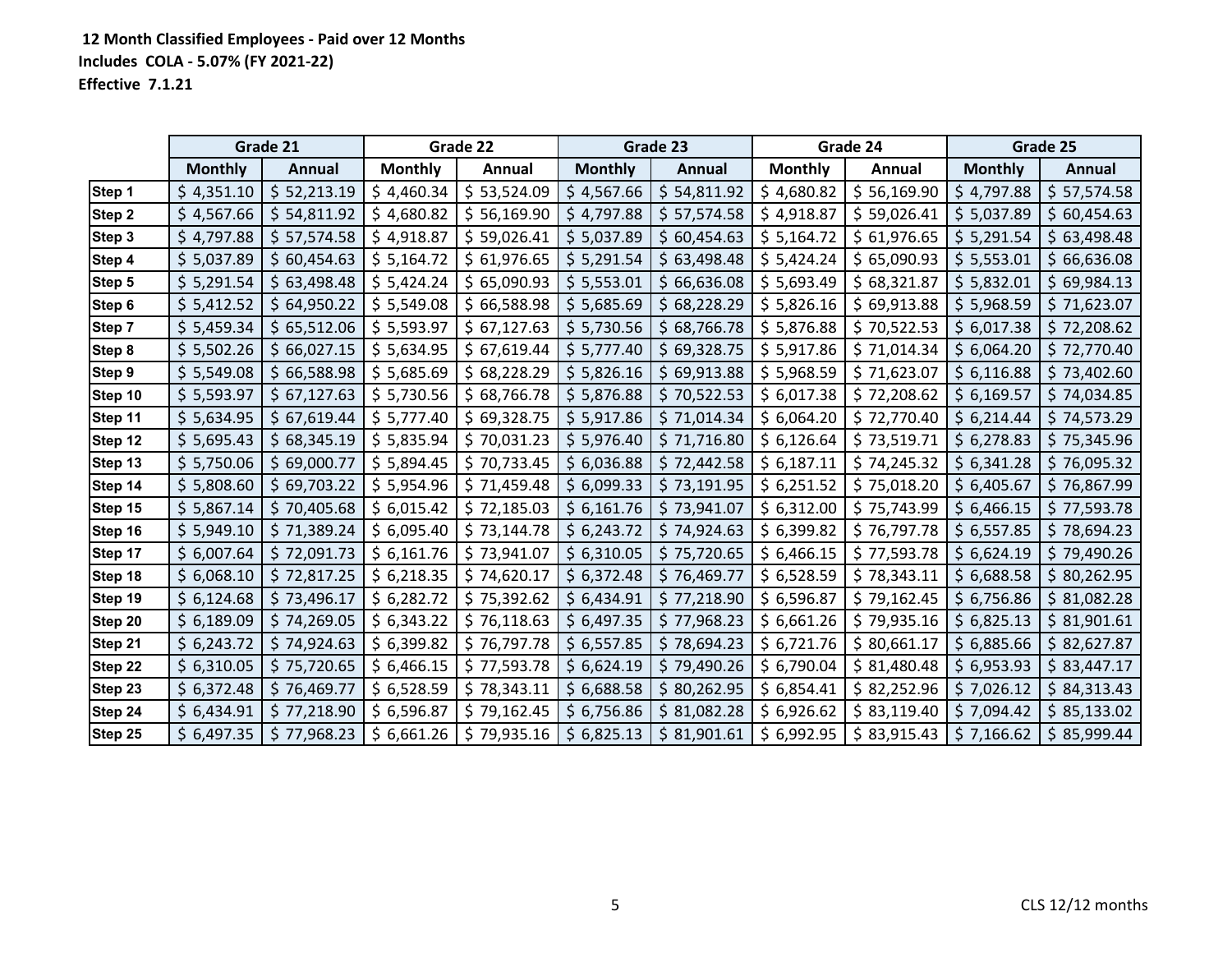|               |                | Grade 26    |                | Grade 27    |                | Grade 28      |                | Grade 29      |                | Grade 30      |
|---------------|----------------|-------------|----------------|-------------|----------------|---------------|----------------|---------------|----------------|---------------|
|               | <b>Monthly</b> | Annual      | <b>Monthly</b> | Annual      | <b>Monthly</b> | <b>Annual</b> | <b>Monthly</b> | <b>Annual</b> | <b>Monthly</b> | <b>Annual</b> |
| Step 1        | \$4,918.87     | \$59,026.41 | \$5,037.89     | \$60,454.63 | \$5,164.72     | \$61,976.65   | \$5,291.54     | \$63,498.48   | \$5,424.24     | \$65,090.93   |
| <b>Step 2</b> | \$5,164.72     | \$61,976.65 | \$5,291.54     | \$63,498.48 | \$5,424.24     | \$65,090.93   | \$5,553.01     | \$66,636.08   | \$5,693.49     | \$68,321.87   |
| Step 3        | \$5,424.24     | \$65,090.93 | \$5,553.01     | \$66,636.08 | \$5,693.49     | \$68,321.87   | \$5,832.01     | \$69,984.13   | \$5,974.45     | \$71,693.44   |
| Step 4        | \$5,693.49     | \$68,321.87 | \$5,832.01     | \$69,984.13 | \$5,974.45     | \$71,693.44   | \$6,120.81     | \$73,449.77   | \$6,274.92     | \$75,299.08   |
| Step 5        | \$5,974.45     | \$71,693.44 | \$6,120.81     | \$73,449.77 | \$6,274.92     | \$75,299.08   | \$6,429.07     | \$77,148.88   | \$6,591.02     | \$79,092.23   |
| Step 6        | \$6,116.88     | \$73,402.60 | \$6,269.07     | \$75,228.87 | \$6,421.28     | \$77,055.34   | \$6,579.32     | \$78,951.80   | \$6,745.15     | \$80,941.84   |
| Step 7        | \$6,169.57     | \$74,034.85 | \$6,315.91     | \$75,790.88 | \$6,477.85     | \$77,734.23   | \$6,631.98     | \$79,583.81   | \$6,799.78     | \$81,597.42   |
| Step 8        | \$6,214.44     | \$74,573.29 | \$6,366.63     | \$76,399.56 | \$6,526.63     | \$78,319.60   | \$6,688.58     | \$80,262.95   | \$6,850.53     | \$82,206.32   |
| Step 9        | \$6,269.07     | \$75,228.87 | \$6,421.28     | \$77,055.34 | \$6,579.32     | \$78,951.80   | \$6,745.15     | \$80,941.84   | \$6,907.10     | \$82,885.21   |
| Step 10       | \$6,315.91     | \$75,790.88 | \$6,477.85     | \$77,734.23 | \$6,631.98     | \$79,583.81   | \$6,799.78     | \$31,597.42   | \$6,963.68     | \$83,564.11   |
| Step 11       | \$6,366.63     | \$76,399.56 | \$6,526.63     | \$78,319.60 | \$6,688.58     | \$80,262.95   | \$6,850.53     | \$82,206.32   | \$7,024.17     | \$84,290.09   |
| Step 12       | \$6,434.91     | \$77,218.90 | \$6,592.98     | \$79,115.79 | \$6,756.86     | \$31,082.28   | \$6,918.82     | \$83,025.87   | \$7,092.46     | \$85,109.48   |
| Step 13       | \$6,495.43     | \$77,945.14 | \$6,657.35     | \$79,888.24 | \$6,821.25     | \$81,854.95   | \$6,989.05     | \$83,868.55   | \$7,166.62     | \$85,999.44   |
| Step 14       | \$6,561.74     | \$78,740.90 | \$6,725.65     | \$80,707.84 | \$6,891.49     | \$82,697.85   | \$7,059.30     | \$84,711.61   | \$7,236.84     | \$86,842.13   |
| Step 15       | \$6,628.08     | \$79,536.90 | \$6,791.97     | \$31,503.61 | \$6,959.76     | \$83,517.16   | \$7,129.55     | \$85,554.57   | \$7,310.99     | \$87,731.91   |
| Step 16       | \$6,721.76     | \$80,661.17 | \$6,885.66     | \$82,627.87 | \$7,057.34     | \$84,688.10   | \$7,229.05     | \$86,748.60   | \$7,408.53     | \$88,902.39   |
| Step 17       | \$6,790.04     | \$81,480.48 | \$6,953.93     | \$83,447.17 | \$7,125.64     | \$85,507.67   | \$7,305.14     | \$ 87,661.70  | \$7,486.61     | \$89,839.32   |
| Step 18       | \$6,854.41     | \$82,252.96 | \$7,026.12     | \$84,313.43 | \$7,199.77     | \$86,397.25   | \$7,375.38     | \$88,504.60   | \$7,560.76     | \$90,729.09   |
| Step 19       | \$6,926.62     | \$83,119.40 | \$7,094.42     | \$85,133.02 | \$7,270.01     | \$87,240.13   | \$7,449.53     | \$89,394.39   | \$7,636.85     | \$91,642.21   |
| Step 20       | \$6,992.95     | \$83,915.43 | \$7,166.62     | \$85,999.44 | \$7,344.18     | \$88,130.13   | \$7,523.68     | \$90,284.19   | \$7,710.98     | \$92,531.80   |
| Step 21       | \$7,057.34     | \$84,688.10 | \$7,229.05     | \$86,748.60 | \$7,408.53     | \$88,902.39   | \$7,593.92     | \$91,127.09   | \$7,781.22     | \$93,374.65   |
| Step 22       | \$7,125.64     | \$85,507.67 | \$7,305.14     | \$87,661.70 | \$7,486.61     | \$89,839.32   | \$7,666.11     | \$91,993.30   | \$7,857.32     | \$94,287.81   |
| Step 23       | \$7,199.77     | \$86,397.25 | \$7,375.38     | \$88,504.60 | \$7,560.76     | \$90,729.09   | \$7,744.15     | \$92,929.80   | \$7,935.35     | \$95,224.25   |
| Step 24       | \$7,270.01     | \$87,240.13 | \$7,449.53     | \$89,394.39 | \$7,636.85     | \$91,642.21   | \$7,820.24     | \$93,842.89   | \$8,011.47     | \$96,137.60   |
| Step 25       | \$7,344.18     | \$88,130.13 | \$7,523.68     | \$90,284.19 | \$7,710.98     | \$92,531.80   | \$7,902.19     | \$94,826.23   | \$8,095.36     | \$97,144.28   |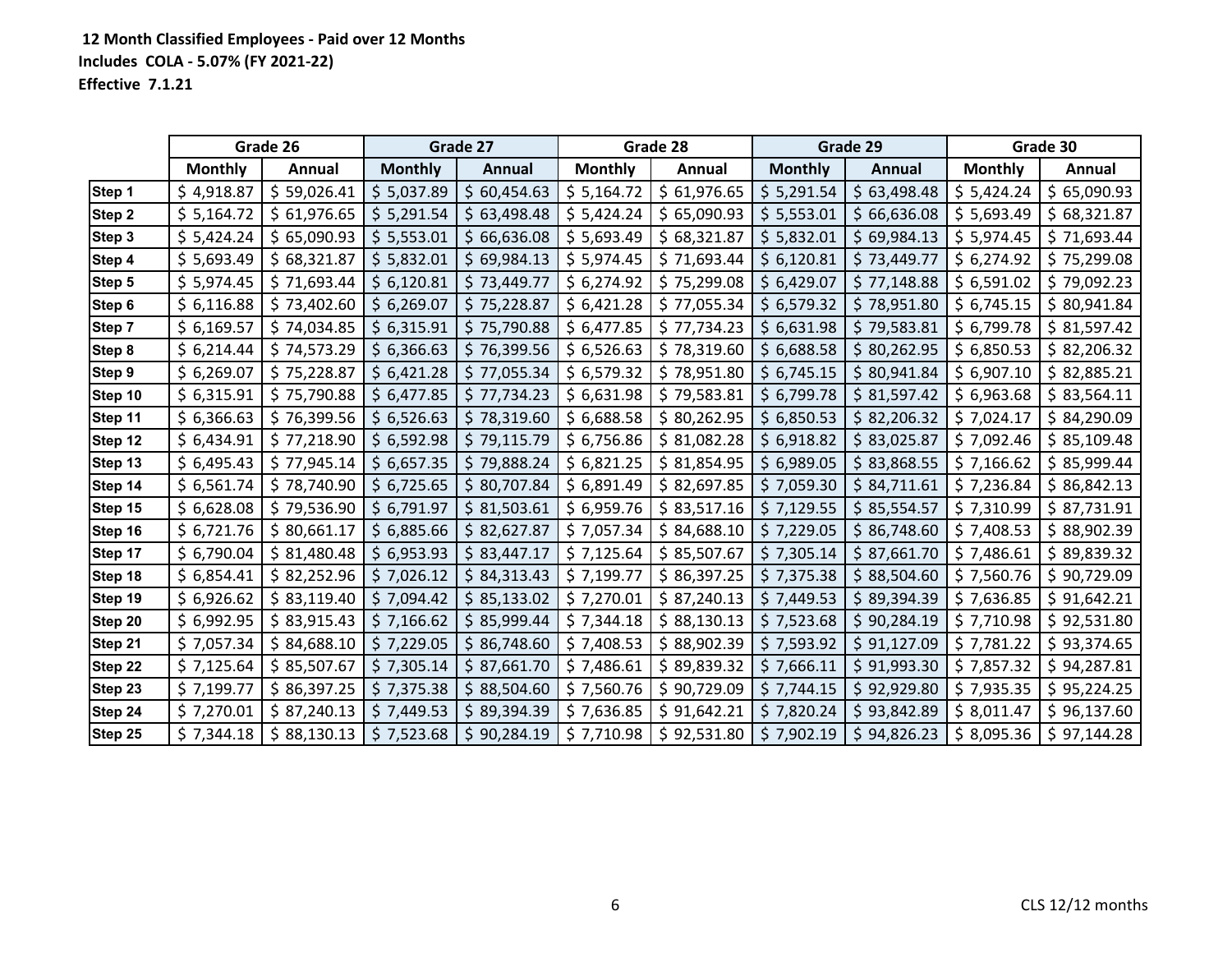|         |                | Grade 31      |                | Grade 32          |                | Grade 33        |                | Grade 34         |
|---------|----------------|---------------|----------------|-------------------|----------------|-----------------|----------------|------------------|
|         | <b>Monthly</b> | <b>Annual</b> | <b>Monthly</b> | Annual            | <b>Monthly</b> | <b>Annual</b>   | <b>Monthly</b> | Annual           |
| Step 1  | \$5,553.01     | \$66,636.08   | \$5,693.49     | \$<br>68,321.87   | \$5,832.01     | \$<br>69,984.13 | \$5,974.45     | \$<br>71,693.44  |
| Step 2  | \$5,832.01     | \$69,984.13   | \$5,974.45     | 71,693.44<br>\$   | \$6,120.81     | \$<br>73,449.77 | \$6,274.92     | \$<br>75,299.08  |
| Step 3  | \$6,120.81     | \$73,449.77   | \$6,274.92     | \$<br>75,299.08   | \$6,429.07     | \$<br>77,148.88 | \$6,591.02     | \$<br>79,092.23  |
| Step 4  | \$6,429.07     | \$77,148.88   | \$6,591.02     | \$<br>79,092.23   | \$6,751.02     | \$<br>81,012.27 | \$6,918.82     | \$<br>83,025.87  |
| Step 5  | \$6,751.02     | \$81,012.27   | \$6,918.82     | 83,025.87<br>\$   | \$7,088.56     | \$<br>85,062.77 | \$7,264.16     | \$<br>87,169.92  |
| Step 6  | \$6,907.10     | \$82,885.21   | \$7,080.77     | 84,969.22<br>\$   | \$7,252.46     | \$<br>87,029.48 | \$7,435.87     | \$<br>89,230.40  |
| Step 7  | \$6,963.68     | \$83,564.11   | \$7,139.28     | \$<br>85,671.41   | \$7,314.90     | \$<br>87,778.84 | \$7,498.31     | \$<br>89,979.71  |
| Step 8  | \$7,024.17     | \$84,290.09   | \$7,193.94     | \$<br>86,327.24   | \$7,375.38     | \$<br>88,504.60 | \$7,554.89     | \$<br>90,658.65  |
| Step 9  | \$7,080.77     | \$84,969.22   | \$7,252.46     | \$<br>87,029.48   | \$7,435.87     | \$<br>89,230.40 | \$7,615.39     | \$<br>91,384.63  |
| Step 10 | \$7,139.28     | \$85,671.41   | \$7,314.90     | \$<br>87,778.84   | \$7,498.31     | \$<br>89,979.71 | \$7,677.82     | \$<br>92,133.78  |
| Step 11 | \$7,193.94     | \$86,327.24   | \$7,375.38     | \$<br>88,504.60   | \$7,554.89     | \$<br>90,658.65 | \$7,742.20     | \$<br>92,906.44  |
| Step 12 | \$7,266.11     | \$87,193.26   | \$7,449.53     | \$<br>89,394.39   | \$7,632.95     | \$<br>91,595.35 | \$7,816.35     | \$<br>93,796.22  |
| Step 13 | \$7,336.37     | \$88,036.38   | \$7,521.70     | \$<br>90,260.44   | \$7,709.02     | \$<br>92,508.20 | \$7,898.28     | \$<br>94,779.35  |
| Step 14 | \$7,412.46     | \$88,949.53   | \$7,597.79     | \$<br>91,173.50   | \$7,783.19     | \$<br>93,398.25 | \$7,976.36     | \$<br>95,716.27  |
| Step 15 | \$7,488.55     | \$89,862.60   | \$7,670.02     | 92,040.20<br>\$   | \$7,861.22     | \$<br>94,334.67 | \$8,058.28     | \$<br>96,699.36  |
| Step 16 | \$7,593.92     | \$91,127.09   | \$7,781.22     | \$<br>93,374.65   | \$7,972.43     | 95,669.18<br>\$ | \$8,171.45     | \$<br>98,057.42  |
| Step 17 | \$7,666.11     | \$91,993.30   | \$7,857.32     | \$<br>94,287.81   | \$8,050.49     | \$<br>96,605.82 | \$8,253.41     | \$<br>99,040.98  |
| Step 18 | \$7,744.15     | \$92,929.80   | \$7,935.35     | \$<br>95,224.25   | \$8,130.47     | 97,565.62<br>\$ | \$8,333.40     | 100,000.76<br>\$ |
| Step 19 | \$7,820.24     | \$93,842.89   | \$8,011.47     | \$<br>96,137.60   | \$8,212.43     | \$<br>98,549.18 | \$8,417.31     | \$101,007.70     |
| Step 20 | \$7,902.19     | \$94,826.23   | \$8,095.36     | \$<br>97,144.28   | \$8,292.43     | \$<br>99,509.21 | \$8,501.21     | \$102,014.57     |
| Step 21 | \$7,972.43     | \$95,669.18   | \$8,171.45     | \$<br>98,057.42   | \$8,370.47     | \$100,445.66    | \$8,577.31     | \$102,927.71     |
| Step 22 | \$8,050.49     | \$96,605.82   | \$8,253.41     | 99,040.98<br>\$   | \$8,448.53     | \$101,382.35    | \$8,665.11     | \$103,981.28     |
| Step 23 | \$8,130.47     | \$97,565.62   | \$8,333.40     | 100,000.76<br>\$. | \$8,540.22     | \$102,482.59    | \$8,752.90     | \$105,034.86     |
| Step 24 | \$8,212.43     | \$98,549.18   | \$8,417.31     | \$101,007.70      | \$8,624.12     | \$103,489.48    | \$8,836.81     | \$106,041.73     |
| Step 25 | \$8,292.43     | \$99,509.21   | \$8,501.21     | \$102,014.57      | \$8,709.98     | \$104,519.71    | \$8,928.52     | \$107,142.21     |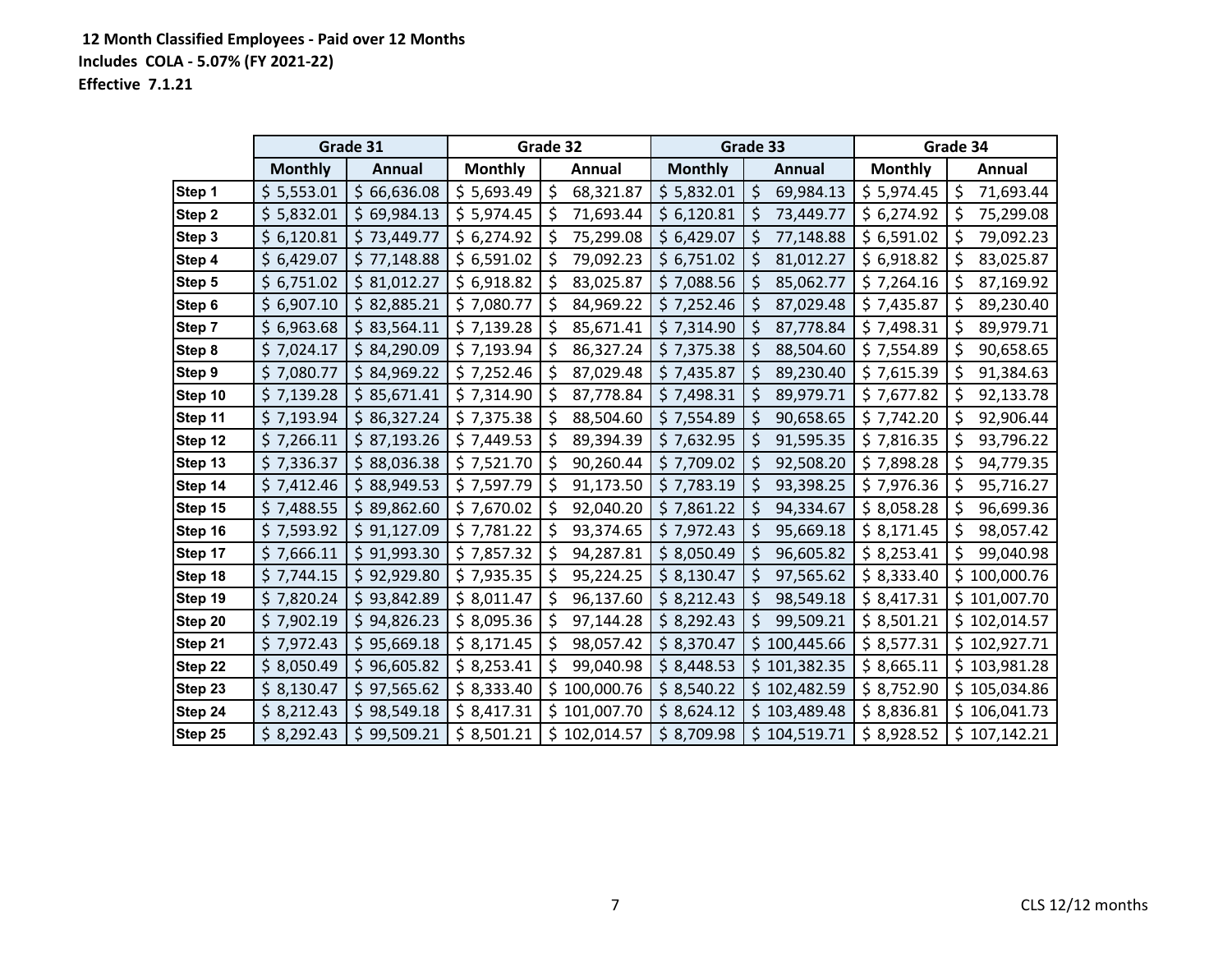|         |                | Grade 35             |                | Grade 36         |                | Grade 37         |                | Grade 38          |
|---------|----------------|----------------------|----------------|------------------|----------------|------------------|----------------|-------------------|
|         | <b>Monthly</b> | <b>Annual</b>        | <b>Monthly</b> | Annual           | <b>Monthly</b> | Annual           | <b>Monthly</b> | Annual            |
| Step 1  | \$6,122.74     | \$<br>73,472.84      | \$6,274.92     | \$<br>75,299.08  | \$6,429.07     | \$<br>77,148.88  | \$6,591.02     | \$<br>79,092.23   |
| Step 2  | \$6,429.07     | \$<br>77,148.88      | \$6,591.02     | \$<br>79,092.23  | \$6,751.02     | 81,012.27<br>\$, | \$6,918.82     | \$<br>83,025.87   |
| Step 3  | \$6,751.02     | $\zeta$<br>81,012.27 | \$6,918.82     | \$<br>83,025.87  | \$7,088.56     | \$<br>85,062.77  | \$7,264.16     | \$<br>87,169.92   |
| Step 4  | \$7,088.56     | \$<br>85,062.77      | \$7,264.16     | \$<br>87,169.92  | \$7,443.68     | 89,324.20<br>\$  | \$7,630.98     | \$<br>91,571.74   |
| Step 5  | \$7,443.68     | \$<br>89,324.20      | \$7,630.98     | \$<br>91,571.74  | \$7,812.44     | \$<br>93,749.34  | \$8,007.56     | \$<br>96,090.70   |
| Step 6  | \$7,615.39     | 91,384.63<br>\$.     | \$7,804.65     | \$<br>93,655.77  | \$7,995.84     | 95,950.08<br>\$  | \$8,198.78     | \$<br>98,385.41   |
| Step 7  | \$7,677.82     | \$<br>92,133.78      | \$7,869.04     | \$<br>94,428.47  | \$8,064.15     | \$<br>96,769.84  | \$8,265.10     | \$<br>99,181.22   |
| Step 8  | \$7,742.20     | \$<br>92,906.44      | \$7,931.46     | \$<br>95,177.57  | \$8,128.52     | \$<br>97,542.29  | \$8,329.51     | \$<br>99,954.10   |
| Step 9  | \$7,804.65     | \$<br>93,655.77      | \$7,995.84     | \$<br>95,950.08  | \$8,198.78     | \$<br>98,385.41  | \$8,395.84     | \$<br>100,750.12  |
| Step 10 | \$7,869.04     | 94,428.47<br>\$.     | \$8,064.15     | \$<br>96,769.84  | \$8,265.10     | 99,181.22<br>\$  | \$8,469.99     | 101,639.93<br>\$  |
| Step 11 | \$7,931.46     | \$<br>95,177.57      | \$8,128.52     | \$<br>97,542.29  | \$8,329.51     | \$<br>99,954.10  | \$8,536.33     | \$<br>102,435.95  |
| Step 12 | \$8,007.56     | \$<br>96,090.70      | \$8,212.43     | 98,549.18<br>\$  | \$8,409.51     | \$100,914.09     | \$8,624.12     | \$<br>103,489.48  |
| Step 13 | \$8,089.52     | \$<br>97,074.27      | \$8,292.43     | \$<br>99,509.21  | \$8,497.29     | \$101,967.43     | \$8,708.01     | \$<br>104,496.18  |
| Step 14 | \$8,173.41     | \$<br>98,080.97      | \$8,376.33     | 100,515.90<br>\$ | \$8,579.23     | \$102,950.80     | \$8,795.83     | 105,549.96<br>\$  |
| Step 15 | \$8,253.41     | \$<br>99,040.98      | \$8,462.18     | \$101,546.15     | \$8,669.00     | \$104,027.98     | \$8,883.63     | \$<br>106,603.53  |
| Step 16 | \$8,370.47     | \$<br>100,445.66     | \$8,577.31     | \$102,927.71     | \$8,786.09     | \$105,433.03     | \$9,004.61     | \$<br>108,055.30  |
| Step 17 | \$8,448.53     | \$101,382.35         | \$8,665.11     | \$103,981.28     | \$8,875.83     | \$106,509.97     | \$9,096.31     | \$<br>109,155.78  |
| Step 18 | \$8,540.22     | 102,482.59<br>\$.    | \$8,752.90     | \$105,034.86     | \$8,963.63     | \$107,563.53     | \$9,189.97     | 110,279.58<br>Ş   |
| Step 19 | \$8,624.12     | 103,489.48<br>\$     | \$8,836.81     | \$106,041.73     | \$9,057.28     | \$108,687.36     | \$9,279.73     | \$<br>111,356.73  |
| Step 20 | \$8,709.98     | 104,519.71<br>\$     | \$8,928.52     | \$107,142.21     | \$9,143.13     | \$109,717.56     | \$9,371.42     | 112,457.00<br>\$  |
| Step 21 | \$8,786.09     | \$105,433.03         | \$9,004.61     | \$108,055.30     | \$9,227.04     | \$110,724.51     | \$9,455.32     | \$.<br>113,463.87 |
| Step 22 | \$8,875.83     | \$<br>106,509.97     | \$9,096.31     | \$109,155.78     | \$9,320.69     | \$111,848.27     | \$9,548.95     | \$.<br>114,587.44 |
| Step 23 | \$8,963.63     | 107,563.53<br>\$     | \$9,189.97     | \$110,279.58     | \$9,410.43     | \$112,925.19     | \$9,648.49     | 115,781.89<br>S   |
| Step 24 | \$9,057.28     | \$108,687.36         | \$9,279.73     | \$111,356.73     | \$9,508.01     | \$114,096.07     | \$9,742.12     | \$.<br>116,905.45 |
| Step 25 | \$9,143.13     | \$<br>109,717.56     | \$9,371.42     | \$112,457.00     | \$9,601.66     | \$115,219.90     | \$9,841.64     | \$<br>118,099.69  |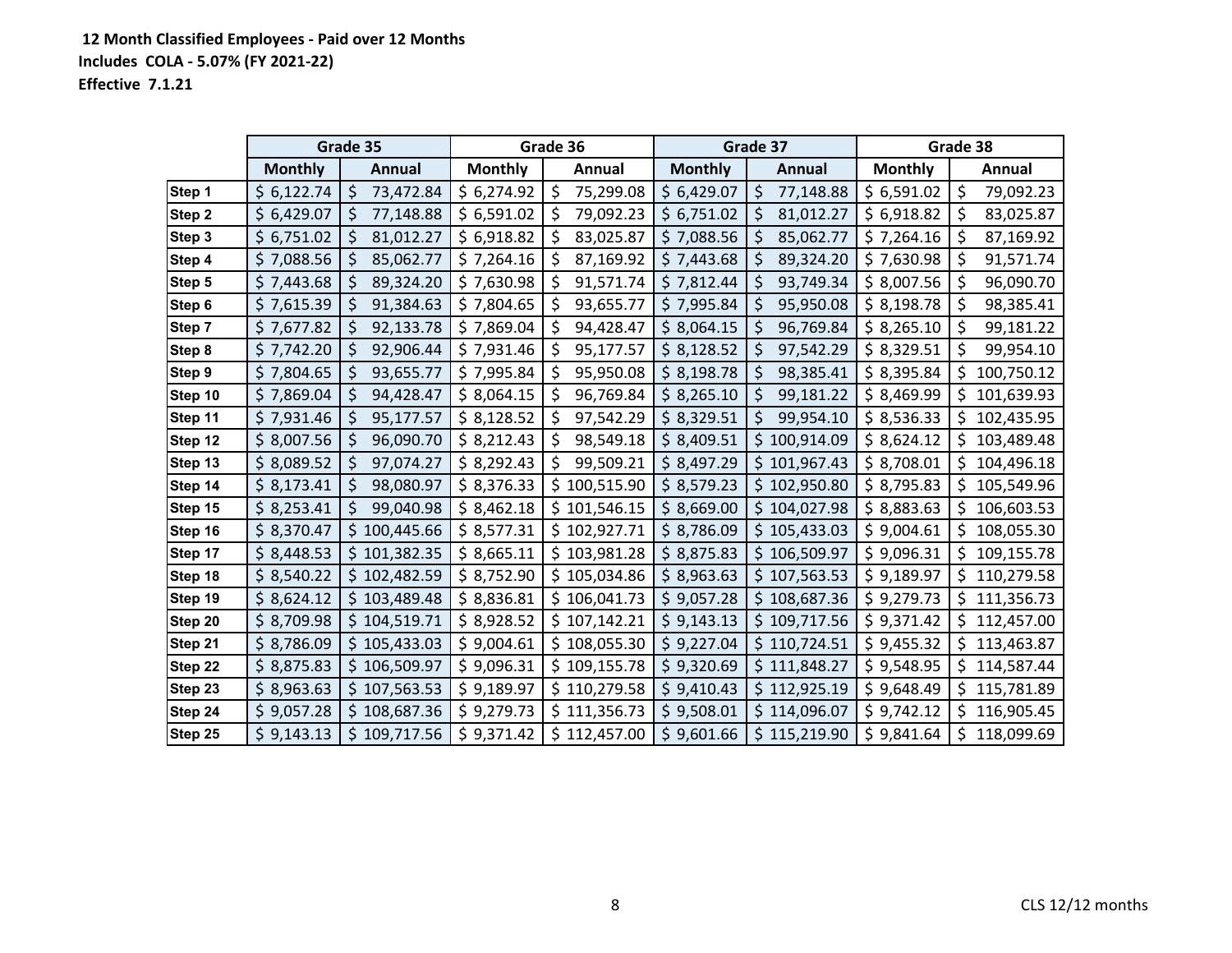|         |                | Grade 39        |                     | Grade 40             |                 | Grade 41        |                  | Grade 42        |
|---------|----------------|-----------------|---------------------|----------------------|-----------------|-----------------|------------------|-----------------|
|         | <b>Monthly</b> | Annual          | <b>Monthly</b>      | Annual               | <b>Monthly</b>  | <b>Annual</b>   | <b>Monthly</b>   | Annual          |
| Step 1  | \$<br>6,751.02 | \$<br>81,012.27 | $\zeta$<br>6,918.82 | $\zeta$<br>83,025.87 | \$<br>7,088.56  | \$<br>85,062.77 | \$<br>7,264.16   | \$<br>87,169.92 |
| Step 2  | \$<br>7,088.56 | 85,062.77       | 7,264.16<br>\$,     | 87,169.92            | 7,443.68<br>Ş   | 89,324.20       | 7,630.98<br>Ş    | 91,571.74       |
| Step 3  | \$<br>7,443.68 | 89,324.20<br>\$ | 7,630.98<br>\$      | 91,571.74<br>  \$    | 7,812.44<br>\$  | 93,749.34<br>\$ | \$<br>8,007.56   | 96,090.70<br>\$ |
| Step 4  | 7,812.44<br>\$ | 93,749.34<br>\$ | \$<br>8,007.56      | 96,090.70<br>\$,     | 8,204.62<br>\$  | 98,455.43       | 8,409.51<br>\$   | \$100,914.09    |
| Step 5  | \$<br>8,204.62 | 98,455.43       | \$<br>8,409.51      | \$100,914.09         | \$<br>8,616.31  | \$103,395.70    | 8,829.02<br>\$.  | \$105,948.19    |
| Step 6  | \$<br>8,395.84 | \$100,750.12    | \$<br>8,608.51      | \$103,302.18         | 8,817.29<br>\$  | \$105,807.53    | \$<br>9,039.72   | \$108,476.69    |
| Step 7  | \$<br>8,469.99 | \$101,639.93    | \$<br>8,680.70      | \$104,168.42         | \$<br>8,889.48  | \$106,673.79    | \$<br>9,109.96   | \$109,319.57    |
| Step 8  | \$<br>8,536.33 | \$102,435.95    | 8,745.09<br>\$      | \$104,941.06         | 8,961.67<br>\$  | \$107,540.00    | 9,186.06<br>\$   | \$110,232.70    |
| Step 9  | \$<br>8,608.51 | \$103,302.18    | \$<br>8,817.29      | \$105,807.53         | \$<br>9,039.72  | \$108,476.69    | \$<br>9,258.26   | \$111,099.15    |
| Step 10 | \$<br>8,680.70 | \$104,168.42    | 8,889.48<br>\$,     | \$106,673.79         | 9,109.96<br>\$, | \$109,319.57    | 9,336.30<br>\$.  | \$112,035.61    |
| Step 11 | \$<br>8,745.09 | \$104,941.06    | 8,961.67<br>-\$     | \$107,540.00         | -\$<br>9,186.06 | \$110,232.70    | 9,408.50<br>\$   | \$112,902.06    |
| Step 12 | \$<br>8,830.94 | \$105,971.29    | 9,055.33<br>\$      | \$108,664.00         | 9,273.87<br>\$  | \$111,286.47    | \$<br>9,504.10   | \$114,049.19    |
| Step 13 | 8,920.72       | \$107,048.60    | -\$<br>9,141.17     | \$109,694.01         | \$<br>9,365.58  | \$112,386.95    | 9,599.69<br>\$.  | \$115,196.33    |
| Step 14 | \$<br>9,008.50 | \$108,101.96    | \$<br>9,234.85      | \$110,818.23         | \$<br>9,459.21  | \$113,510.51    | 9,693.36<br>\$.  | \$116,320.32    |
| Step 15 | 9,098.24       | \$109,178.93    | 9,328.49<br>\$,     | \$111,941.86         | \$<br>9,552.88  | \$114,634.51    | \$<br>9,796.75   | \$117,561.00    |
| Step 16 | \$<br>9,227.04 | \$110,724.51    | 9,455.32<br>\$      | \$113,463.87         | \$<br>9,687.51  | \$116,250.11    | \$<br>9,931.40   | \$119,176.84    |
| Step 17 | \$<br>9,320.69 | \$111,848.27    | \$<br>9,548.95      | \$114,587.44         | 9,785.07<br>\$  | \$117,420.83    | \$10,030.92      | \$120,371.07    |
| Step 18 | \$<br>9,410.43 | \$112,925.19    | \$<br>9,648.49      | \$115,781.89         | \$<br>9,880.68  | \$118,568.18    | \$10,132.37      | \$121,588.43    |
| Step 19 | \$<br>9,508.01 | \$114,096.07    | 9,742.12<br>\$      | \$116,905.45         | 9,980.18<br>\$  | \$119,762.15    | \$10,233.85      | \$122,806.21    |
| Step 20 | \$<br>9,601.66 | \$115,219.90    | 9,841.64<br>\$      | \$118,099.69         | 10,081.63<br>\$ | \$120,979.52    | \$10,329.43      | \$123,953.12    |
| Step 21 | \$<br>9,687.51 | \$116,250.11    | \$<br>9,931.40      | \$119,176.84         | \$10,171.39     | \$122,056.66    | \$10,427.01      | \$125,124.06    |
| Step 22 | \$<br>9,785.07 | \$117,420.83    | \$10,030.92         | \$120,371.07         | \$10,274.79     | \$123,297.54    | \$10,530.39      | \$126,364.72    |
| Step 23 | \$<br>9,880.68 | \$118,568.18    | \$10,132.37         | \$121,588.43         | 10,376.28<br>\$ | \$124,515.35    | 10,637.73<br>\$. | \$127,652.72    |
| Step 24 | \$<br>9,980.18 | \$119,762.15    | \$10,233.85         | \$122,806.21         | \$10,485.54     | \$125,826.44    | \$10,743.10      | \$128,917.18    |
| Step 25 | 10,081.63      | \$120,979.52    | \$10,329.43         | \$123,953.12         | \$<br>10,583.10 | \$126,997.18    | \$10,848.45      | \$130,181.45    |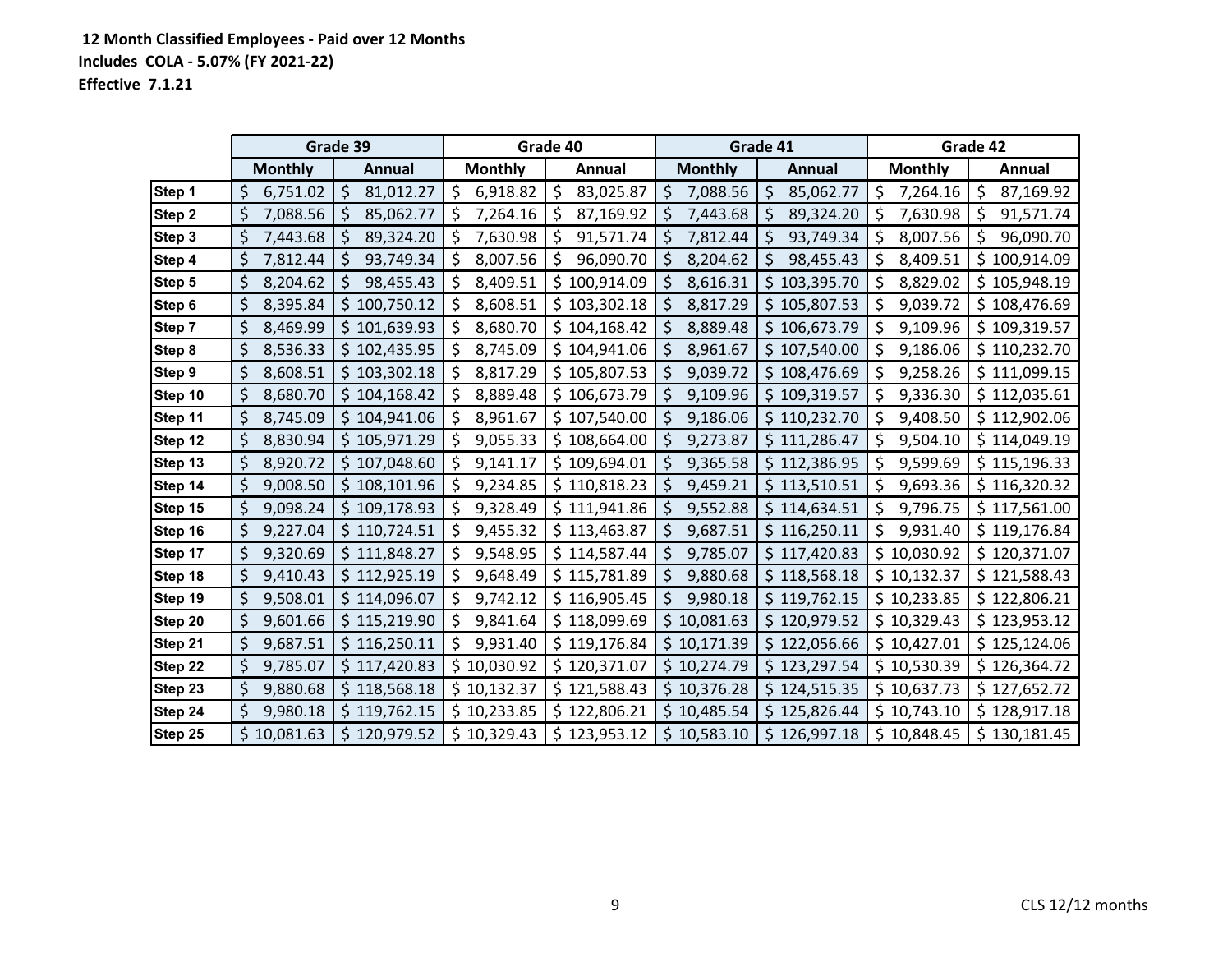|         |                | Grade 43        |                 | Grade 44        |                 | Grade 45         |                 | Grade 46        |
|---------|----------------|-----------------|-----------------|-----------------|-----------------|------------------|-----------------|-----------------|
|         | <b>Monthly</b> | Annual          | <b>Monthly</b>  | Annual          | <b>Monthly</b>  | Annual           | <b>Monthly</b>  | Annual          |
| Step 1  | \$<br>7,443.68 | \$<br>89,324.20 | \$<br>7,630.98  | \$<br>91,571.74 | \$<br>7,812.44  | \$<br>93,749.34  | \$<br>8,007.56  | \$<br>96,090.70 |
| Step 2  | \$<br>7,812.44 | 93,749.34<br>Ş  | 8,007.56<br>Ş   | 96,090.70<br>S  | 8,204.62<br>Ş   | \$<br>98,455.43  | 8,409.51<br>\$  | \$100,914.09    |
| Step 3  | \$<br>8,204.62 | 98,455.43       | \$<br>8,409.51  | \$100,914.09    | \$<br>8,616.31  | \$<br>103,395.70 | \$<br>8,829.02  | \$105,948.19    |
| Step 4  | 8,616.31<br>\$ | \$103,395.70    | 8,829.02<br>\$  | \$105,948.19    | \$<br>9,047.54  | \$108,570.46     | 9,269.95<br>\$  | \$111,239.38    |
| Step 5  | \$<br>9,047.54 | \$108,570.46    | 9,269.95<br>S   | \$111,239.38    | \$,<br>9,496.28 | \$113,955.41     | \$.<br>9,734.34 | \$116,812.10    |
| Step 6  | \$<br>9,258.26 | \$111,099.15    | 9,488.49<br>\$  | \$113,861.86    | 9,720.66<br>Ş   | \$116,647.91     | \$<br>9,964.57  | \$119,574.86    |
| Step 7  | \$<br>9,336.30 | \$112,035.61    | 9,564.58<br>\$. | \$114,774.98    | \$<br>9,804.58  | \$117,655.02     | \$10,042.61     | \$120,511.31    |
| Step 8  | \$<br>9,408.50 | \$112,902.06    | \$<br>9,642.64  | \$115,711.66    | 9,878.72<br>\$  | \$118,544.59     | \$10,120.68     | \$121,448.21    |
| Step 9  | \$<br>9,488.49 | \$113,861.86    | 9,720.66<br>Ŝ   | \$116,647.91    | \$<br>9,964.57  | \$119,574.86     | \$10,210.42     | \$122,525.09    |
| Step 10 | \$<br>9,564.58 | \$114,774.98    | 9,804.58<br>S   | \$117,655.02    | 10,042.61<br>\$ | \$120,511.31     | \$10,292.39     | \$123,508.67    |
| Step 11 | \$<br>9,642.64 | \$115,711.66    | 9,878.72<br>\$. | \$118,544.59    | 10,120.68<br>\$ | \$121,448.21     | \$10,376.28     | \$124,515.35    |
| Step 12 | \$<br>9,736.27 | \$116,835.21    | 9,980.18<br>\$  | \$119,762.15    | \$10,226.04     | \$122,712.44     | \$10,481.63     | \$125,779.59    |
| Step 13 | 9,833.83       | \$118,005.93    | \$10,081.63     | \$120,979.52    | \$10,321.63     | \$123,859.58     | \$10,583.10     | \$126,997.18    |
| Step 14 | \$<br>9,935.29 | \$119,223.48    | \$10,179.20     | \$122,150.42    | \$10,430.91     | \$125,170.89     | \$10,692.36     | \$128,308.29    |
| Step 15 | 10,030.92      | \$120,371.07    | \$10,282.61     | \$123,391.32    | 10,530.39<br>\$ | \$126,364.72     | \$10,795.77     | \$129,549.22    |
| Step 16 | \$10,171.39    | \$122,056.66    | \$10,427.01     | \$125,124.06    | \$10,682.62     | \$128,191.39     | \$10,947.96     | \$131,375.48    |
| Step 17 | \$10,274.79    | \$123,297.54    | \$10,530.39     | \$126,364.72    | \$10,787.97     | \$129,455.61     | \$11,055.25     | \$132,662.99    |
| Step 18 | \$10,376.28    | \$124,515.35    | \$10,637.73     | \$127,652.72    | \$10,897.23     | \$130,766.74     | \$11,166.49     | \$133,997.91    |
| Step 19 | \$10,485.54    | \$125,826.44    | \$10,743.10     | \$128,917.18    | \$11,006.51     | \$132,078.12     | \$11,279.66     | \$135,355.97    |
| Step 20 | \$10,583.10    | \$126,997.18    | \$10,848.45     | \$130,181.45    | \$11,113.81     | \$133,365.68     | \$11,392.83     | \$136,713.97    |
| Step 21 | \$10,682.62    | \$128,191.39    | \$10,947.96     | \$131,375.48    | \$11,217.22     | \$134,606.62     | \$11,498.19     | \$137,978.27    |
| Step 22 | \$10,787.97    | \$129,455.61    | \$11,055.25     | \$132,662.99    | \$11,328.44     | \$135,941.27     | \$11,609.39     | \$139,312.69    |
| Step 23 | 10,897.23      | \$130,766.74    | \$11,166.49     | \$133,997.91    | \$11,439.65     | \$137,275.74     | \$11,724.52     | \$140,694.22    |
| Step 24 | \$11,006.51    | \$132,078.12    | \$11,279.66     | \$135,355.97    | \$11,554.76     | \$138,657.09     | \$11,845.48     | \$142,145.80    |
| Step 25 | \$11,113.81    | \$133,365.68    | \$11,392.83     | \$136,713.97    | \$11,671.83     | \$140,062.02     | \$11,962.56     | \$143,550.73    |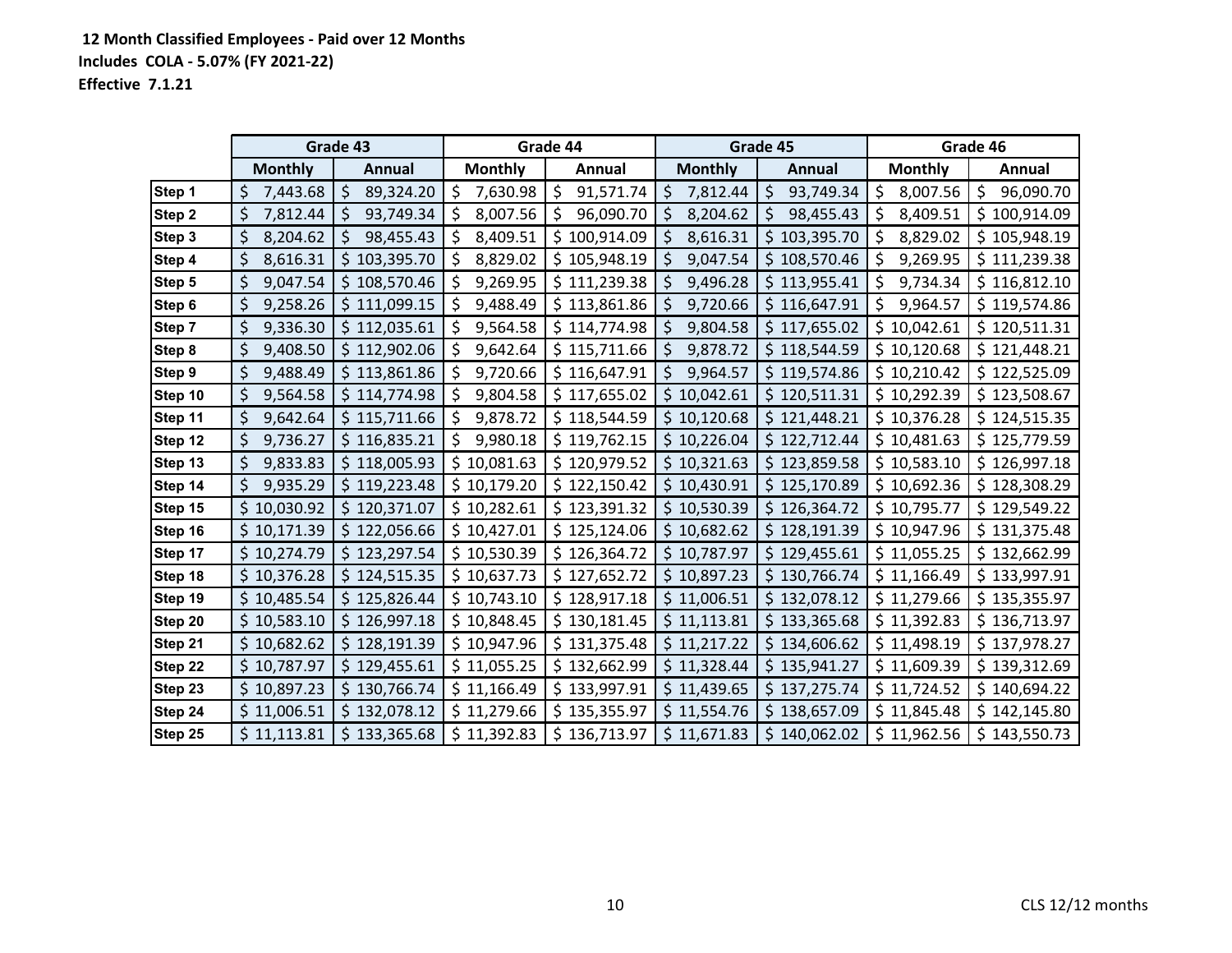|         |                 | Grade 47         |                | Grade 48     |                 | Grade 49     |                 | Grade 50     |
|---------|-----------------|------------------|----------------|--------------|-----------------|--------------|-----------------|--------------|
|         | <b>Monthly</b>  | <b>Annual</b>    | <b>Monthly</b> | Annual       | <b>Monthly</b>  | Annual       | <b>Monthly</b>  | Annual       |
| Step 1  | \$<br>8,204.62  | \$<br>98,455.43  | \$<br>8,409.51 | \$100,914.09 | \$<br>8,616.31  | \$103,395.70 | \$<br>8,829.02  | \$105,948.19 |
| Step 2  | \$<br>8,616.31  | 103,395.70<br>\$ | 8,829.02<br>\$ | \$105,948.19 | 9,047.54<br>\$  | \$108,570.46 | 9,269.95<br>\$. | \$111,239.38 |
| Step 3  | \$<br>9,047.54  | \$108,570.46     | \$<br>9,269.95 | \$111,239.38 | 9,496.28<br>\$  | \$113,955.41 | \$<br>9,734.34  | \$116,812.10 |
| Step 4  | \$<br>9,496.28  | \$113,955.41     | \$<br>9,734.34 | \$116,812.10 | 9,972.37<br>\$  | \$119,668.40 | \$10,224.05     | \$122,688.62 |
| Step 5  | \$<br>9,972.37  | \$119,668.40     | \$10,224.05    | \$122,688.62 | \$<br>10,469.93 | \$125,639.17 | \$10,729.43     | \$128,753.18 |
| Step 6  | \$<br>10,210.42 | \$122,525.09     | \$10,458.22    | \$125,498.70 | \$<br>10,717.71 | \$128,612.54 | \$10,985.05     | \$131,820.56 |
| Step 7  | 10,292.39       | \$123,508.67     | \$10,549.93    | \$126,599.18 | 10,809.41<br>\$ | \$129,712.97 | \$11,078.68     | \$132,944.11 |
| Step 8  | 10,376.28       | \$124,515.35     | \$10,629.91    | \$127,558.94 | \$10,891.36     | \$130,696.30 | \$11,160.62     | \$133,927.49 |
| Step 9  | \$10,458.22     | \$125,498.70     | \$10,717.71    | \$128,612.54 | \$10,985.05     | \$131,820.56 | \$11,252.33     | \$135,027.92 |
| Step 10 | 10,549.93       | \$126,599.18     | \$10,809.41    | \$129,712.97 | \$11,078.68     | \$132,944.11 | \$11,344.05     | \$136,128.61 |
| Step 11 | \$10,629.91     | \$127,558.94     | \$10,891.36    | \$130,696.30 | \$11,160.62     | \$133,927.49 | \$11,439.65     | \$137,275.74 |
| Step 12 | \$10,731.38     | \$128,776.51     | \$11,002.58    | \$132,031.02 | \$11,273.79     | \$135,285.50 | \$11,554.76     | \$138,657.09 |
| Step 13 | \$10,842.60     | \$130,111.21     | \$11,113.81    | \$133,365.68 | \$11,386.96     | \$136,643.51 | \$11,667.93     | \$140,015.13 |
| Step 14 | \$10,953.81     | \$131,445.66     | \$11,225.03    | \$134,700.40 | \$11,498.19     | \$137,978.27 | \$11,786.96     | \$141,443.56 |
| Step 15 | \$11,057.21     | \$132,686.56     | \$11,334.27    | \$136,011.27 | \$11,611.35     | \$139,336.23 | \$11,902.08     | \$142,824.94 |
| Step 16 | \$11,217.22     | \$134,606.62     | \$11,498.19    | \$137,978.27 | \$11,773.30     | \$141,279.57 | \$12,067.93     | \$144,815.19 |
| Step 17 | \$11,328.44     | \$135,941.27     | \$11,609.39    | \$139,312.69 | \$11,894.26     | \$142,731.16 | \$12,190.84     | \$146,290.09 |
| Step 18 | \$11,439.65     | \$137,275.74     | \$11,724.52    | \$140,694.22 | \$12,013.30     | \$144,159.64 | \$12,311.82     | \$147,741.90 |
| Step 19 | \$11,554.76     | \$138,657.09     | \$11,845.48    | \$142,145.80 | \$12,132.32     | \$145,587.86 | \$12,436.68     | \$149,240.12 |
| Step 20 | \$11,671.83     | \$140,062.02     | \$11,962.56    | \$143,550.73 | \$<br>12,255.23 | \$147,062.81 | \$12,561.57     | \$150,738.85 |
| Step 21 | \$11,773.30     | \$141,279.57     | \$12,067.93    | \$144,815.19 | \$12,368.40     | \$148,420.79 | \$12,674.72     | \$152,096.65 |
| Step 22 | \$11,894.26     | \$142,731.16     | \$12,190.84    | \$146,290.09 | \$12,485.48     | \$149,825.71 | \$12,801.55     | \$153,618.63 |
| Step 23 | 12,013.30       | \$144,159.64     | \$12,311.82    | \$147,741.90 | 12,614.26<br>\$ | \$151,371.09 | \$12,930.34     | \$155,164.02 |
| Step 24 | \$12,132.32     | \$145,587.86     | \$12,436.68    | \$149,240.12 | \$12,739.13     | \$152,869.55 | \$13,059.11     | \$156,709.32 |
| Step 25 | \$12,255.23     | \$147,062.81     | \$12,561.57    | \$150,738.85 | \$12,865.94     | \$154,391.32 | \$13,185.93     | \$158,231.16 |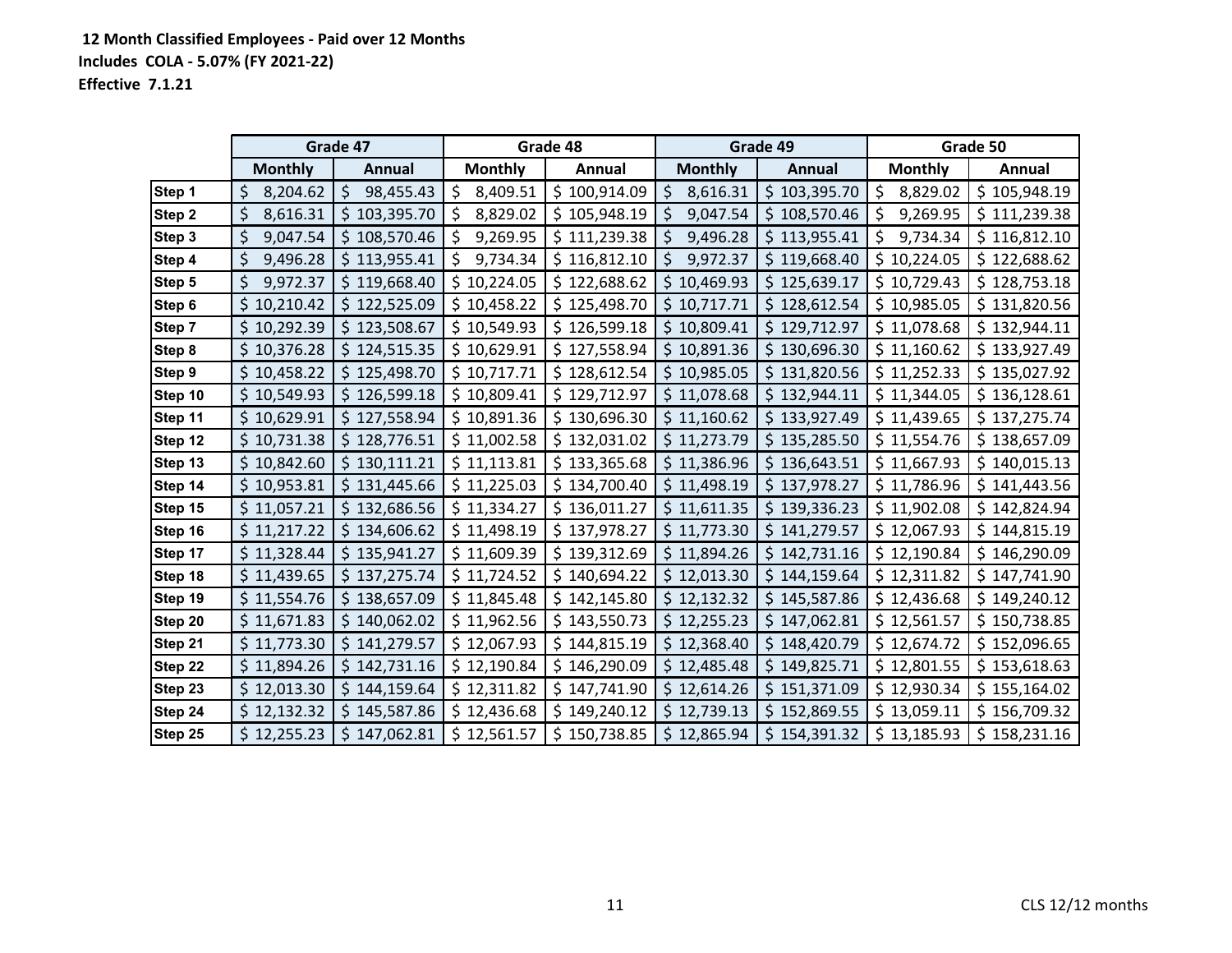|         |                | Grade 51      |                | Grade 52     |                 | Grade 53         |                | Grade 54     |
|---------|----------------|---------------|----------------|--------------|-----------------|------------------|----------------|--------------|
|         | <b>Monthly</b> | <b>Annual</b> | <b>Monthly</b> | Annual       | <b>Monthly</b>  | Annual           | <b>Monthly</b> | Annual       |
| Step 1  | 9,047.54<br>\$ | \$108,570.46  | \$<br>9,269.95 | \$111,239.38 | \$<br>9,496.28  | \$113,955.41     | \$<br>9,734.34 | \$116,812.10 |
| Step 2  | \$<br>9,496.28 | \$113,955.41  | 9,734.34<br>\$ | \$116,812.10 | 9,972.37<br>S   | \$119,668.40     | \$10,224.05    | \$122,688.62 |
| Step 3  | \$<br>9,972.37 | \$119,668.40  | \$10,224.05    | \$122,688.62 | 10,469.93<br>\$ | \$125,639.17     | \$10,729.43    | \$128,753.18 |
| Step 4  | \$10,469.93    | \$125,639.17  | \$10,729.43    | \$128,753.18 | \$10,994.79     | \$131,937.44     | \$11,271.85    | \$135,262.17 |
| Step 5  | \$10,994.79    | \$131,937.44  | \$11,271.85    | \$135,262.17 | \$11,545.00     | \$138,539.99     | \$11,833.78    | \$142,005.39 |
| Step 6  | \$11,252.33    | \$135,027.92  | \$11,537.21    | \$138,446.46 | \$11,816.24     | \$141,794.93     | \$12,112.79    | \$145,353.43 |
| Step 7  | \$11,344.05    | \$136,128.61  | \$11,626.96    | \$139,523.55 | 11,913.78<br>\$ | \$142,965.40     | \$12,208.40    | \$146,500.79 |
| Step 8  | \$11,439.65    | \$137,275.74  | \$11,718.67    | \$140,624.02 | \$12,011.34     | \$144,136.10     | \$12,305.96    | \$147,671.46 |
| Step 9  | \$11,537.21    | \$138,446.46  | \$11,816.24    | \$141,794.93 | \$12,108.90     | \$145,306.74     | \$12,405.48    | \$148,865.72 |
| Step 10 | \$11,626.96    | \$139,523.55  | \$11,913.78    | \$142,965.40 | 12,208.40<br>\$ | \$146,500.79     | \$12,510.83    | \$150,129.96 |
| Step 11 | \$11,718.67    | \$140,624.02  | \$12,011.34    | \$144,136.10 | \$12,305.96     | \$147,671.46     | \$12,610.33    | \$151,323.96 |
| Step 12 | \$11,835.73    | \$142,028.70  | \$12,132.32    | \$145,587.86 | \$12,428.88     | \$149,146.59     | \$12,737.17    | \$152,845.99 |
| Step 13 | \$11,952.80    | \$143,433.61  | \$12,251.32    | \$147,015.88 | \$12,551.81     | \$150,621.73     | \$12,867.89    | \$154,414.65 |
| Step 14 | \$12,069.86    | \$144,838.29  | \$12,376.20    | \$148,514.36 | \$12,676.68     | \$152,120.19     | \$12,996.67    | \$155,960.01 |
| Step 15 | \$12,192.79    | \$146,313.42  | \$12,499.12    | \$149,989.49 | \$12,803.50     | \$153,642.03     | \$13,123.50    | \$157,482.04 |
| Step 16 | \$12,368.40    | \$148,420.79  | \$12,674.72    | \$152,096.65 | \$12,983.02     | \$155,796.24     | \$13,306.92    | \$159,683.01 |
| Step 17 | \$12,485.48    | \$149,825.71  | \$12,801.55    | \$153,618.63 | \$13,115.69     | \$157,388.28     | \$13,439.58    | \$161,274.98 |
| Step 18 | \$12,612.29    | \$151,347.52  | \$12,930.34    | \$155,164.02 | \$13,242.54     | \$158,910.48     | \$13,574.23    | \$162,890.77 |
| Step 19 | \$12,739.13    | \$152,869.55  | \$13,059.11    | \$156,709.32 | \$13,377.17     | \$<br>160,526.08 | \$13,710.79    | \$164,529.50 |
| Step 20 | \$12,865.94    | \$154,391.32  | \$13,185.93    | \$158,231.16 | \$13,507.88     | \$162,094.55     | \$13,845.42    | \$166,145.05 |
| Step 21 | \$12,983.02    | \$155,796.24  | \$13,306.92    | \$159,683.01 | \$13,630.79     | \$163,569.46     | \$13,974.20    | \$167,690.38 |
| Step 22 | \$13,115.69    | \$157,388.28  | \$13,439.58    | \$161,274.98 | \$13,767.40     | \$165,208.82     | \$14,116.65    | \$169,399.76 |
| Step 23 | \$13,242.54    | \$158,910.48  | \$13,574.23    | \$162,890.77 | \$<br>13,905.92 | 166,871.08<br>\$ | \$14,255.19    | \$171,062.27 |
| Step 24 | \$13,377.17    | \$160,526.08  | \$13,710.79    | \$164,529.50 | \$<br>14,044.44 | \$168,533.29     | \$14,399.56    | \$172,794.68 |
| Step 25 | \$13,507.88    | \$162,094.55  | \$13,845.42    | \$166,145.05 | \$14,186.89     | \$170,242.67     | \$14,540.06    | \$174,480.75 |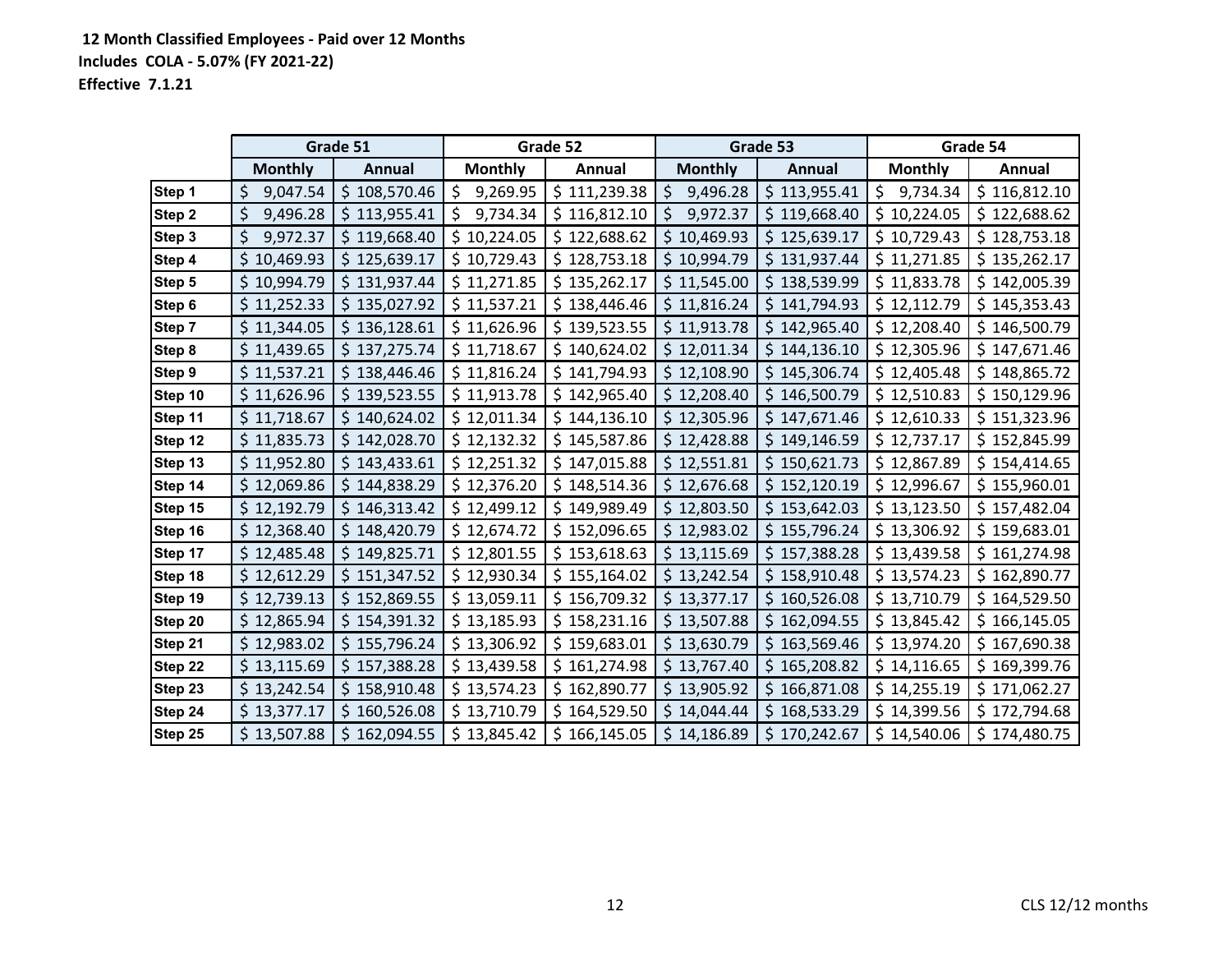|         | Grade 55       |               | Grade 56       |              | Grade 57        |                  | Grade 58       |              |
|---------|----------------|---------------|----------------|--------------|-----------------|------------------|----------------|--------------|
|         | <b>Monthly</b> | <b>Annual</b> | <b>Monthly</b> | Annual       | <b>Monthly</b>  | Annual           | <b>Monthly</b> | Annual       |
| Step 1  | \$<br>9,972.37 | \$119,668.40  | \$10,224.05    | \$122,688.62 | \$10,469.93     | \$125,639.17     | \$10,729.43    | \$128,753.18 |
| Step 2  | 10,469.93      | \$125,639.17  | \$10,729.43    | \$128,753.18 | 10,994.79<br>\$ | \$131,937.44     | \$11,271.85    | \$135,262.17 |
| Step 3  | \$10,994.79    | \$131,937.44  | \$11,271.85    | \$135,262.17 | \$11,545.00     | \$138,539.99     | \$11,833.78    | \$142,005.39 |
| Step 4  | \$11,545.00    | \$138,539.99  | \$11,833.78    | \$142,005.39 | \$12,122.55     | \$145,470.54     | \$12,424.99    | \$149,099.94 |
| Step 5  | \$12,122.55    | \$145,470.54  | \$12,424.99    | \$149,099.94 | \$12,727.42     | \$152,729.08     | \$13,047.41    | \$156,568.90 |
| Step 6  | \$12,405.48    | \$148,865.72  | \$12,719.61    | \$152,635.33 | \$13,025.94     | \$156,311.32     | \$13,353.73    | \$160,244.78 |
| Step 7  | \$12,510.83    | \$150,129.96  | \$12,821.05    | \$153,852.63 | \$13,133.24     | \$157,598.92     | \$13,463.01    | \$161,556.14 |
| Step 8  | \$12,610.33    | \$151,323.96  | \$12,918.61    | \$155,023.32 | \$13,242.54     | \$158,910.48     | \$13,564.47    | \$162,773.68 |
| Step 9  | \$12,719.61    | \$152,635.33  | \$13,025.94    | \$156,311.32 | \$13,353.73     | \$160,244.78     | \$13,679.59    | \$164,155.03 |
| Step 10 | \$12,821.05    | \$153,852.63  | \$13,133.24    | \$157,598.92 | \$13,463.01     | \$161,556.14     | \$13,790.79    | \$165,489.50 |
| Step 11 | \$12,918.61    | \$155,023.32  | \$13,242.54    | \$158,910.48 | \$13,564.47     | \$162,773.68     | \$13,905.92    | \$166,871.08 |
| Step 12 | \$13,049.35    | \$156,592.26  | \$13,371.30    | \$160,455.60 | \$13,701.05     | \$164,412.60     | \$14,044.44    | \$168,533.29 |
| Step 13 | \$13,176.19    | \$158,114.27  | \$13,505.94    | \$162,071.24 | \$13,837.63     | \$166,051.51     | \$14,184.93    | \$170,219.12 |
| Step 14 | \$13,310.82    | \$159,729.84  | \$13,642.51    | \$163,710.12 | \$13,976.15     | \$167,713.75     | \$14,327.35    | \$171,928.21 |
| Step 15 | \$13,443.47    | \$161,321.67  | \$13,779.08    | \$165,349.02 | \$14,118.57     | \$169,422.85     | \$14,469.80    | \$173,637.63 |
| Step 16 | \$13,630.79    | \$163,569.46  | \$13,974.20    | \$167,690.38 | \$14,313.71     | \$171,764.48     | \$14,670.77    | \$176,049.22 |
| Step 17 | \$13,767.40    | \$165,208.82  | \$14,116.65    | \$169,399.76 | \$14,458.10     | \$173,497.16     | \$14,817.10    | \$177,805.24 |
| Step 18 | \$13,905.92    | \$166,871.08  | \$14,255.19    | \$171,062.27 | 14,604.43<br>\$ | \$175,253.17     | \$14,967.34    | \$179,608.13 |
| Step 19 | \$14,044.44    | \$168,533.29  | \$14,399.56    | \$172,794.68 | \$14,746.86     | \$176,962.32     | \$15,115.62    | \$181,387.48 |
| Step 20 | \$14,186.89    | \$170,242.67  | \$14,540.06    | \$174,480.75 | \$14,897.10     | \$178,765.23     | \$15,265.87    | \$183,190.42 |
| Step 21 | \$14,313.71    | \$171,764.48  | \$14,670.77    | \$176,049.22 | \$15,029.77     | \$180,357.26     | \$15,402.44    | \$184,829.33 |
| Step 22 | \$14,458.10    | \$173,497.16  | \$14,817.10    | \$177,805.24 | \$15,180.02     | \$182,160.18     | \$15,562.45    | \$186,749.35 |
| Step 23 | 14,604.43      | \$175,253.17  | \$14,967.34    | \$179,608.13 | \$15,330.26     | \$<br>183,963.09 | \$15,714.65    | \$188,575.84 |
| Step 24 | \$14,746.86    | \$176,962.32  | \$15,115.62    | \$181,387.48 | \$15,486.35     | \$185,836.26     | \$15,874.64    | \$190,495.65 |
| Step 25 | \$14,897.10    | \$178,765.23  | \$15,265.87    | \$183,190.42 | \$15,638.54     | \$187,662.49     | \$16,030.73    | \$192,368.78 |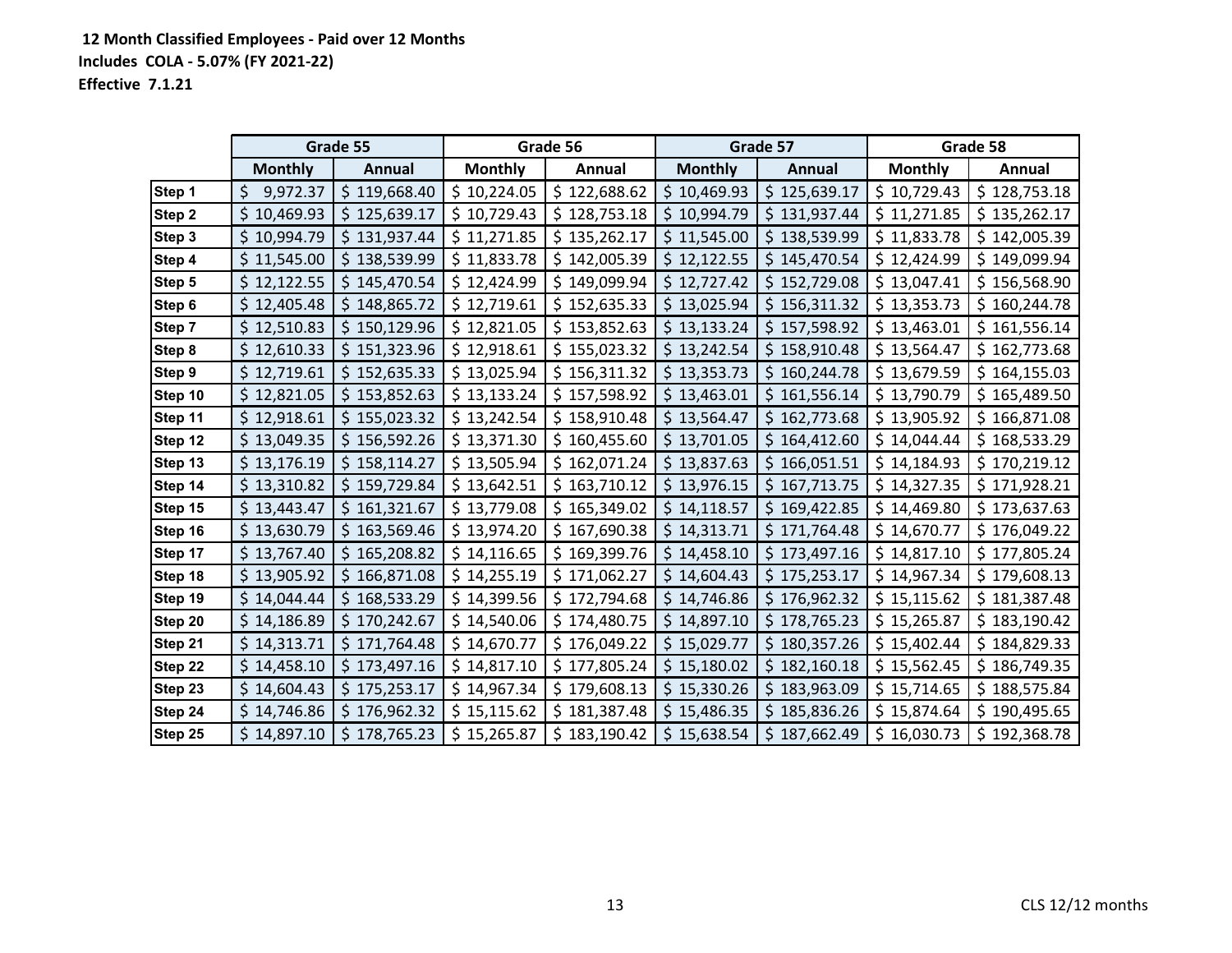|         | Grade 59       |               | Grade 60       |              | Grade 61                   |                  | Grade 62       |              |
|---------|----------------|---------------|----------------|--------------|----------------------------|------------------|----------------|--------------|
|         | <b>Monthly</b> | <b>Annual</b> | <b>Monthly</b> | Annual       | <b>Monthly</b>             | Annual           | <b>Monthly</b> | Annual       |
| Step 1  | \$10,994.79    | \$131,937.44  | \$11,271.85    | \$135,262.17 | \$11,545.00                | \$138,539.99     | \$11,833.78    | \$142,005.39 |
| Step 2  | \$11,545.00    | \$138,539.99  | \$11,833.78    | \$142,005.39 | 12,122.55<br>\$            | \$145,470.54     | \$12,424.99    | \$149,099.94 |
| Step 3  | \$12,122.55    | \$145,470.54  | \$12,424.99    | \$149,099.94 | \$12,727.42                | \$152,729.08     | \$13,047.41    | \$156,568.90 |
| Step 4  | \$12,727.42    | \$152,729.08  | \$13,047.41    | \$156,568.90 | \$13,363.49                | \$160,361.87     | \$13,701.05    | \$164,412.60 |
| Step 5  | \$13,363.49    | \$160,361.87  | \$13,701.05    | \$164,412.60 | \$14,032.74                | \$168,392.85     | \$14,381.99    | \$172,583.83 |
| Step 6  | \$13,679.59    | \$164,155.03  | \$14,021.02    | \$168,252.19 | 14,358.56<br>$\mathsf{S}$  | \$172,302.69     | \$14,719.53    | \$176,634.34 |
| Step 7  | \$13,790.79    | \$165,489.50  | \$14,136.14    | \$169,633.74 | 14,481.52<br>$\frac{1}{2}$ | \$173,778.24     | \$14,842.47    | \$178,109.65 |
| Step 8  | \$13,905.92    | \$166,871.08  | \$14,245.41    | \$170,944.89 | \$14,596.62                | \$175,159.42     | \$14,953.70    | \$179,444.38 |
| Step 9  | \$14,021.02    | \$168,252.19  | \$14,358.56    | \$172,302.69 | \$14,719.53                | \$176,634.34     | \$15,080.51    | \$180,966.17 |
| Step 10 | \$14,136.14    | \$169,633.74  | \$14,481.52    | \$173,778.24 | 14,842.47<br>$\mathsf{S}$  | \$178,109.65     | \$15,203.44    | \$182,441.30 |
| Step 11 | \$14,245.41    | \$170,944.89  | \$14,596.62    | \$175,159.42 | \$14,953.70                | \$179,444.38     | \$15,326.35    | \$183,916.21 |
| Step 12 | \$14,387.83    | \$172,654.00  | \$14,744.92    | \$176,939.00 | \$15,105.88                | \$181,270.60     | \$15,480.50    | \$185,766.03 |
| Step 13 | \$14,534.19    | \$174,410.32  | \$14,891.23    | \$178,694.78 | \$15,256.11                | \$183,073.31     | \$15,638.54    | \$187,662.49 |
| Step 14 | \$14,674.67    | \$176,096.06  | \$15,039.55    | \$180,474.63 | \$15,408.31                | \$184,899.77     | \$15,794.65    | \$189,535.85 |
| Step 15 | \$14,822.96    | \$177,875.47  | \$15,191.72    | \$182,300.62 | \$15,564.41                | \$186,772.92     | \$15,950.75    | \$191,408.98 |
| Step 16 | \$15,029.77    | \$180,357.26  | \$15,402.44    | \$184,829.33 | \$15,780.97                | \$189,371.62     | \$16,177.07    | \$194,124.79 |
| Step 17 | \$15,180.02    | \$182,160.18  | \$15,562.45    | \$186,749.35 | \$15,937.08                | \$191,244.96     | \$16,338.99    | \$196,067.92 |
| Step 18 | \$15,330.26    | \$183,963.09  | \$15,714.65    | \$188,575.84 | \$16,099.01                | \$193,188.12     | \$16,500.96    | \$198,011.51 |
| Step 19 | \$15,486.35    | \$185,836.26  | \$15,874.64    | \$190,495.65 | 16,259.01<br>$\mathsf{S}$  | \$195,108.11     | \$16,666.79    | \$200,001.54 |
| Step 20 | \$15,638.54    | \$187,662.49  | \$16,030.73    | \$192,368.78 | 16,420.96<br>$\frac{1}{2}$ | 197,051.47<br>\$ | \$16,830.72    | \$201,968.69 |
| Step 21 | \$15,780.97    | \$189,371.62  | \$16,177.07    | \$194,124.79 | \$16,584.85                | \$199,018.20     | \$17,002.41    | \$204,028.90 |
| Step 22 | \$15,937.08    | \$191,244.96  | \$16,338.99    | \$196,067.92 | \$16,735.09                | \$200,821.09     | \$17,172.16    | \$206,065.88 |
| Step 23 | \$16,099.01    | \$193,188.12  | \$16,500.96    | \$198,011.51 | \$16,906.80                | \$202,881.59     | \$17,341.90    | \$208,102.77 |
| Step 24 | \$16,259.01    | \$195,108.11  | \$16,666.79    | \$200,001.54 | \$17,070.71                | \$204,848.50     | \$17,517.49    | \$210,209.86 |
| Step 25 | \$16,420.96    | \$197,051.47  | \$16,830.72    | \$201,968.69 | 17,244.34<br>\$.           | \$<br>206,932.08 | \$17,691.16    | \$212,293.96 |